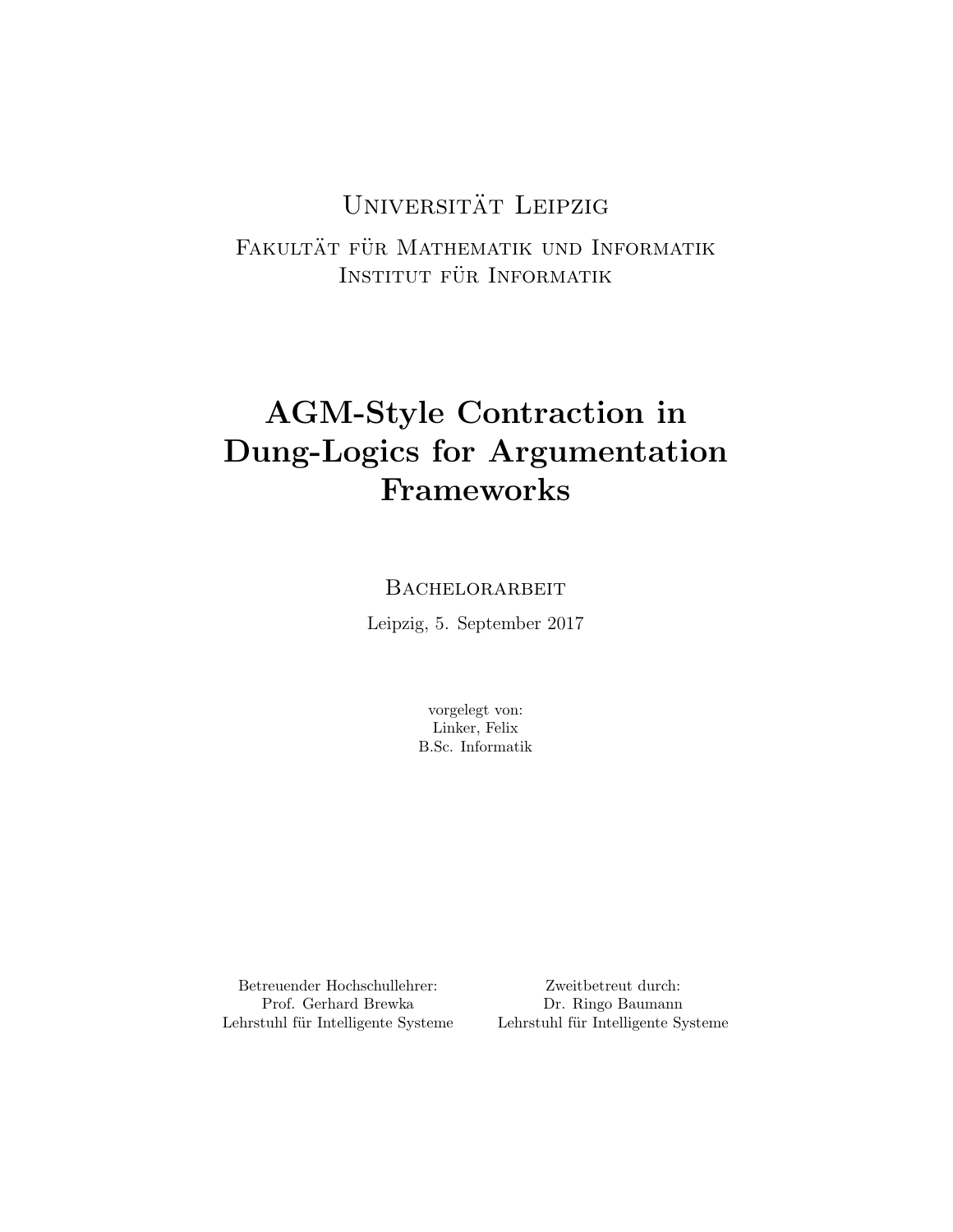# Contents

| 1        | Introduction                                 | 1              |  |
|----------|----------------------------------------------|----------------|--|
| $\bf{2}$ | $\bf{2}$<br><b>Background</b>                |                |  |
|          | 2.1                                          | $\overline{2}$ |  |
|          | Argumentation Frameworks<br>2.1.1            | $\overline{2}$ |  |
|          | 2.1.2                                        | 3              |  |
|          | An Argumentation Framework Use Case<br>2.1.3 | $\overline{5}$ |  |
|          | 2.2                                          | 5              |  |
|          | 2.2.1                                        | 6              |  |
|          | A Family of Dung-Logics<br>2.2.2             | 8              |  |
|          | 2.3                                          | 11             |  |
|          | 2.3.1                                        | 13             |  |
|          | 2.3.2                                        | 14             |  |
|          | 2.3.3                                        | 15             |  |
|          |                                              |                |  |
| 3        | <b>Contraction Postulates</b>                | 16             |  |
| 4        | An Impossibility Theorem                     | 19             |  |
| 5        | <b>Contraction Operators on Dung-logics</b>  | 20             |  |
|          | 5.1                                          | 20             |  |
|          | 5.2                                          | 23             |  |
|          |                                              |                |  |
| 6        | <b>Revision and Contraction</b>              | 27             |  |
| 7        | Conclusion                                   | 28             |  |
|          | 7.1                                          | 28             |  |
|          | 7.2                                          | 28             |  |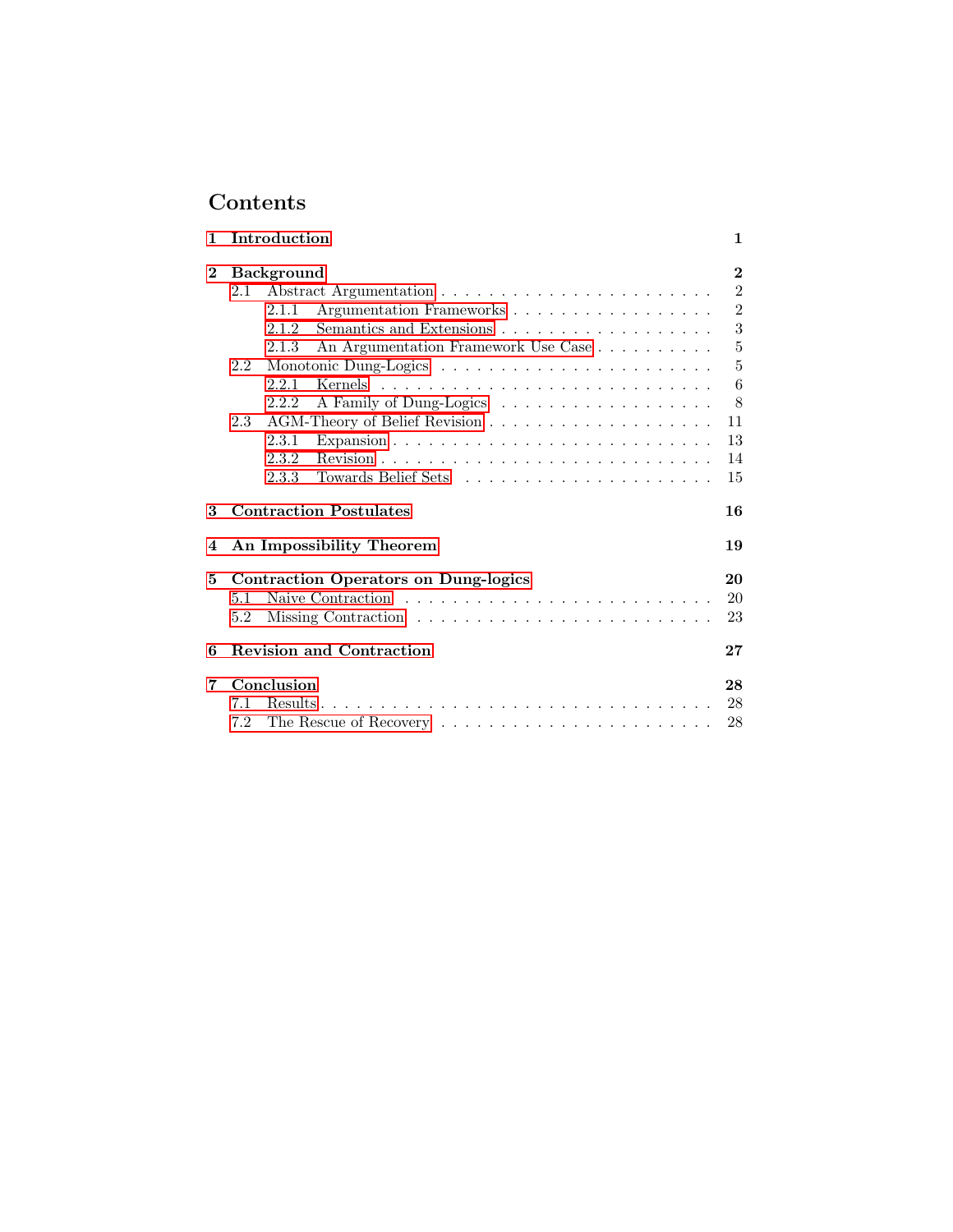#### Abstract

This thesis investigates the possibility of implementing an AGM-style contraction operator for argumentation frameworks. We enhance the works of Baumann and Brewka [\[1\]](#page-30-0) who defined a family of monotonic Dung-logics on argumentation frameworks for which they implemented both AGM-style expansion and revision operators. The ordinary equivalence of these logics coincides with strong equivalence in the ordinary sense. The AGM-Theory of belief revision defined contraction operators axiomatically via postulates. We rephrase these postulates to make them applicable to Dung-logics and argumentation frameworks. We then can show that there is no contraction operator on these monotonic Dunglogics. However, we reflect on two concepts for contraction operators and show why they are not satisfying all contraction postulates. After having completed these considerations, we investigate how the k-revision operator given by Baumann and Brewka [\[1\]](#page-30-0) relates to one of our contraction operators. In the conclusion we consider further possibilities of achieving contraction, i. e. changing the logic or changing the postulates.

### <span id="page-2-0"></span>1 Introduction

When dealing with the theory of *intelligent agents* sooner or later one will come upon the problem of belief representation. An agent as an abstract entity, dedicated to reaching certain goals and equipped with certain sensors, needs some way to represent knowledge about its environment in order to meaningfully decide what to do next, respectively to act.

In the subject of belief representation we will consider two concepts each of which touches a different aspect of it, namely *abstract argumentation* and the AGM-Theory of Belief Revision (named by its founders Alchourrón, Gärdernfors and Makinson [\[2\]](#page-31-0)). Whilst the former concept is about actual representation of (possibly) conflicting beliefs, the latter handles the question of what to do when beliefs are subject of change.

This thesis aims at enhancing on the works of Baumann and Brewka in [\[1\]](#page-30-0). In their research paper they combined aforementioned concepts of abstract argumentation and AGM-theory of belief revision. They presented two operators that implement AGM-style expansion and revision on a a family of logics of argumentation frameworks, the so-called Dung-Logics. We will expand their results by investigating the possibilities and limitations of an operator that implements AGM-style contraction on Dung-logics.

Before approaching this problem we will present the background of this thesis followed by an overview of Baumann's and Brewka's groundwork.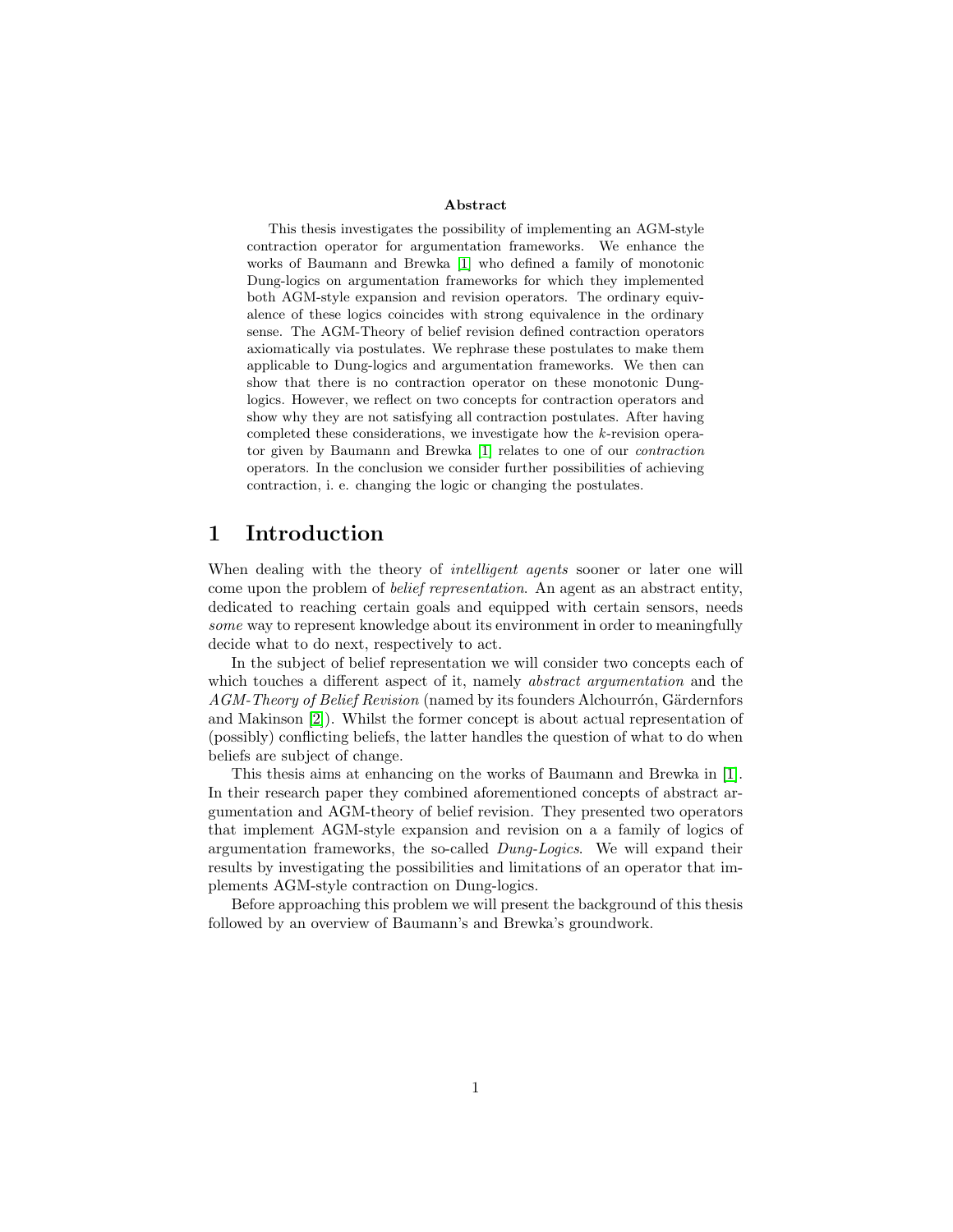### <span id="page-3-0"></span>2 Background

#### <span id="page-3-1"></span>2.1 Abstract Argumentation

At its heart, the theory of abstract argumentation - invented by P. H. Dung in 1995 [\[3\]](#page-31-1) - is about representing conflicts between pieces of knowledge. The core concept of abstract argumentation is the *argumentation framework*  $AF$ which can be understood as a directed graph. An AF consists of two types of elements: arguments (nodes) and attacks (edges). An argument represents a piece of knowledge whereas an attack represents a conflict between two arguments. AFs do not hold information about the essence of arguments or reasons for why certain arguments conflict with each other. But the theory of abstract argumentation does supply ways of reasoning with AFs. Using a concept called semantics, one can decide which selection of arguments is consistent in regards to this semantics.

In what follows, we will present the core concepts of abstract argumentation accompanied by examples. We will conclude this section by giving an overview on how the concepts we present are of use in the example of knowledge representation for intelligent agents as outlined in section [1.](#page-2-0)

#### <span id="page-3-2"></span>2.1.1 Argumentation Frameworks

<span id="page-3-3"></span>**Definition 1.** An AF is a tuple  $F = (A, R)$  where A is the set of arguments, a finite subset of a fixed infinite background set  $U$  and  $R$  is the set of *attacks*, a subset of  $A \times A$ . By  $\mathscr A$  we denote the set of all AFs. We write  $A(F)$  for A and  $R(F)$  for R.

<span id="page-3-4"></span>**Definition 2.** Given two AFs  $F, G \in \mathcal{A}$  we define each usual set-theoretical operator  $\circ \in \{\subseteq, \subset, =\}$  and  $\cup$  component-wise:

$$
F \circ G \Leftrightarrow A(F) \circ A(G) \wedge R(F) \circ R(G)
$$
\n<sup>(1)</sup>

$$
F \cup G = (A(F) \cup A(G), R(F) \cup R(G))
$$
\n<sup>(2)</sup>

**Definition 3.** Given an AF  $F \in \mathcal{A}$ ,  $a, b \in A(F)$  we say:

- (1) a attacks b iff  $(a, b) \in R(F)$ .
- (2) a is defended by  $A' \subseteq A(F)$  iff  $\forall b \in A(F) : (b, a) \in R(F) \Rightarrow \exists c \in A'$ :  $(c, b) \in R(F)$ .

**Definition 4.** Given an AF F, for some  $A' \subseteq A(F)$ ,  $A'^+$  denotes  $A' \cup \{b \mid$  $(a, b) \in R(F) \land a \in A'$ . We say A' covers  $a \in A$  iff  $a \in A'^+$ .

**Definition 5.** A set  $A' \subseteq A(F)$  is conflict-free iff  $R(F) \cap (A' \times A') = \emptyset$ . The set of conflict free sets of F is denoted by  $cf(F)$ .

**Example.** Let us inspect  $F_{1,1}$  $F_{1,1}$  in figure [1](#page-4-1) in detail. There, a is attacked by itself and  $d$  whereas  $b$  is attacked by  $a, c$  and  $d$ . Thus  $c$  is defended by any set in  $2^{\{a,c,d\}}$  that is not empty. All conflict-free sets of arguments are given by:  $\emptyset$ ,  $\{b\}, \{c\}$  and  $\{d\}.$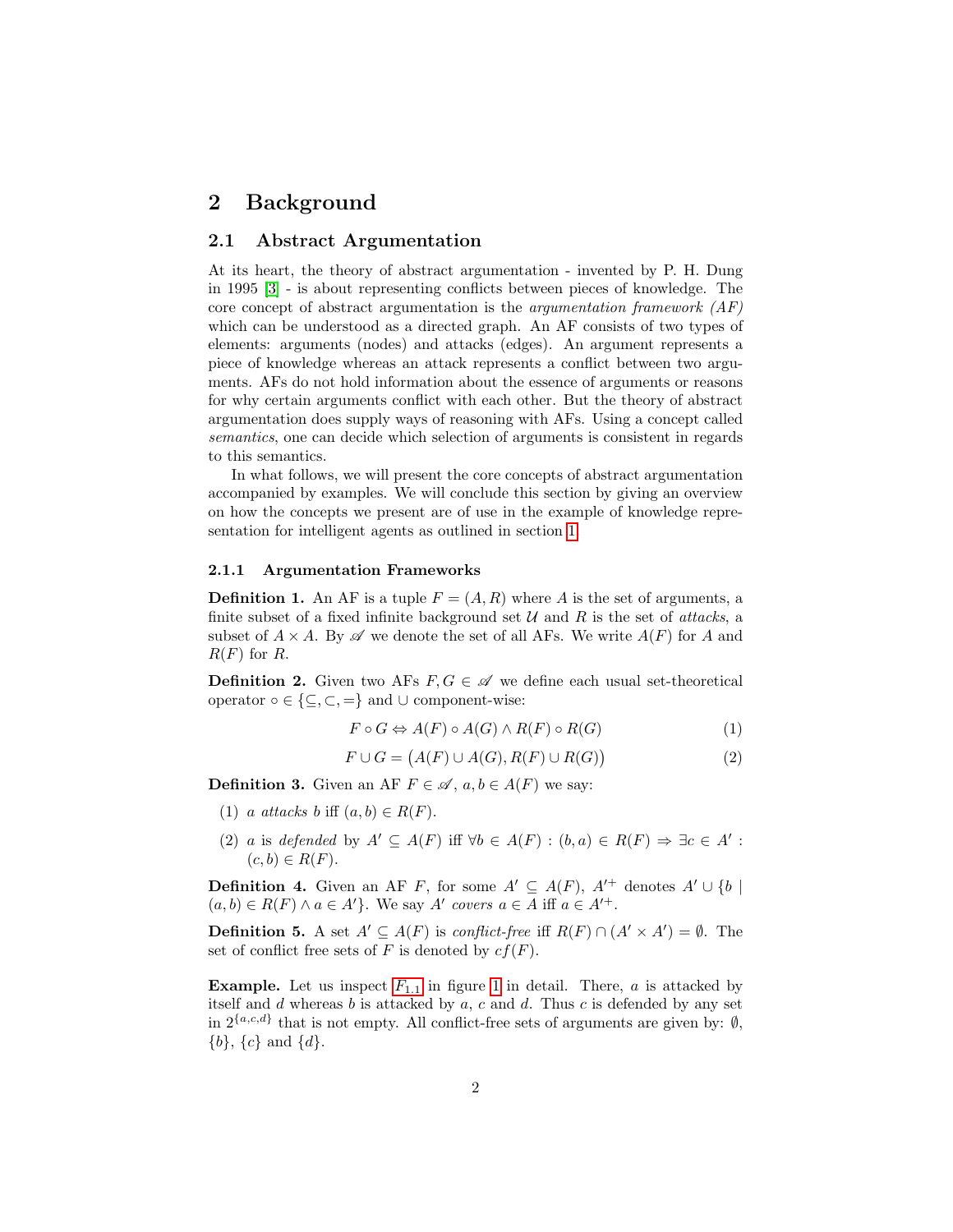<span id="page-4-1"></span>

Figure 1: AF Example

#### <span id="page-4-0"></span>2.1.2 Semantics and Extensions

The notion of consistent sets of arguments as mentioned in the introduction of this chapter is expressed by various types of so called extensions. An extension is a subset of arguments of an AF that is consistent in regards to a certain semantics. A *semantics* is a function which assigns to any AF  $F \in \mathcal{A}$  a set of extensions:  $\sigma : \mathscr{A} \to 2^{2^{\mathcal{U}}}, \sigma(F) \subseteq 2^{A(F)}$ . We consider nine semantics namely admissible  $(ad)$ , complete  $(co)$ , preferred  $(pr)$ , semi-stable  $(ss)$ , stable  $(stb)$ , stage  $(stg)$ , grounded  $(gr)$ , ideal  $(id)$  and eager  $(eq)$ .

<span id="page-4-2"></span>

Figure 2: AF Examples for Semantics

In what follows, we will define the so-called  $\sigma$ -extensions  $E \in \sigma(F)$  of  $F =$  $(A, R) \in \mathscr{A}$  with  $\sigma \in \{ad, co, pr, ss, stb, stg, gr, id, eg\}$  and  $E \subseteq A$ . For each definition, we will give an example by using the AFs displayed in figure [2.](#page-4-2)

Definition 6. An *admissible*-extension is conflict-free and defends all of its elements:

$$
E \in ad(F) \Leftrightarrow E \in cf(F) \land \forall a \in E : E \text{ depends } a \tag{3}
$$

**Example.** When looking at  $F_{2,1}$  $F_{2,1}$  one can observe that d will not be part of any admissible-extension. In this example, all admissible-extensions are given by:  $\emptyset$ ,  $\{a\}$ ,  $\{a, e\}$ ,  $\{a, c\}$ ,  $\{a, c, e\}$ . [F](#page-4-2)or  $F_{2,2}$ , neither c nor d can be part of any admissible extension. In this example, all admissible-extensions are given by:  $\emptyset$ ,  $\{a, e\}$ ,  $\{b, f\}$ .

Definition 7. A complete-extension is an admissible-extension and includes all arguments which are defended by the extension:

$$
E \in co(F) \Leftrightarrow E \in ad(F) \land \forall a \in A : E \text{ depends } a \Rightarrow a \in E \tag{4}
$$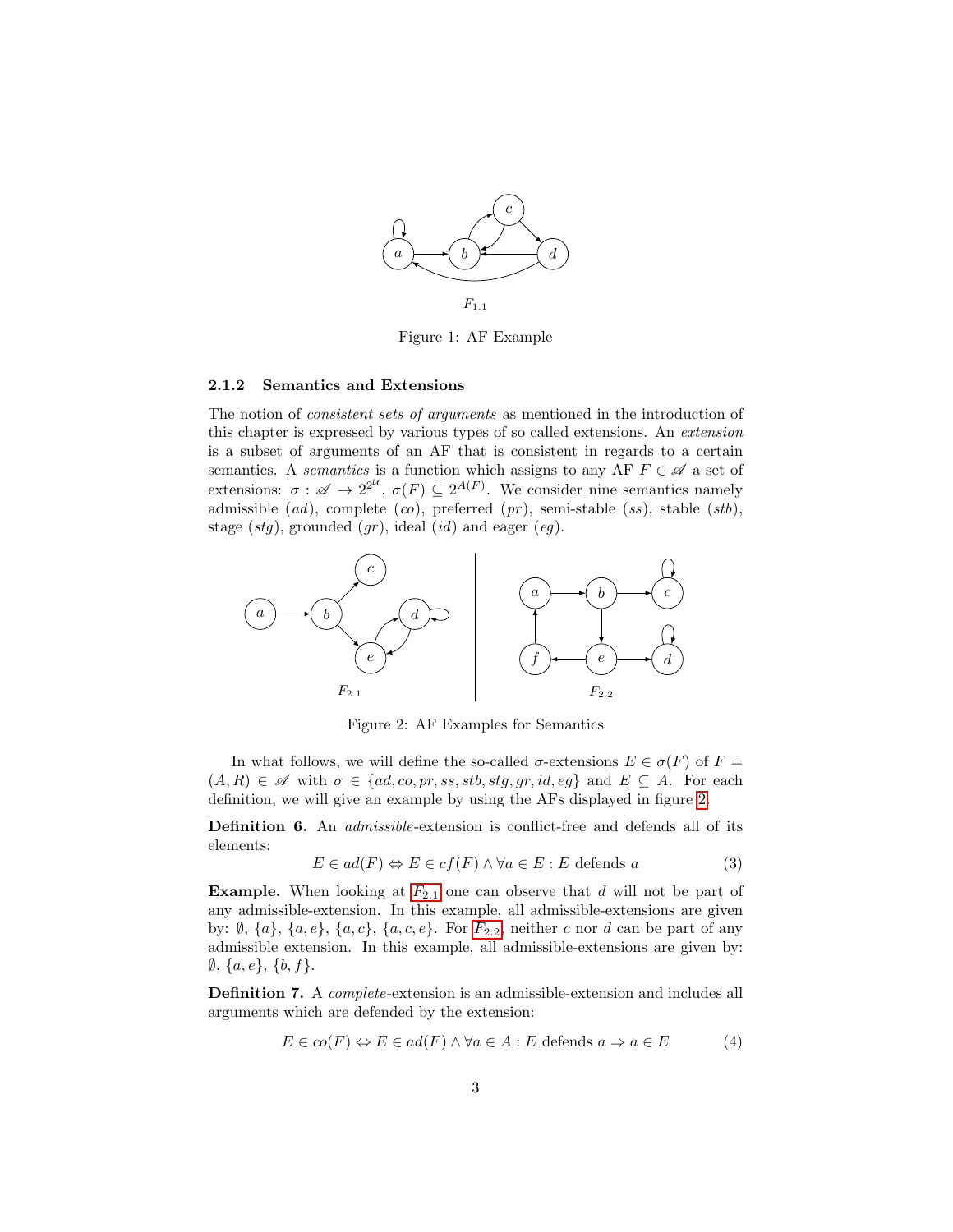**Example.** [F](#page-4-2)or  $F_{2,1}$ , all complete-extensions are given by:  $\{a, c\}$ ,  $\{a, c, e\}$ . For  $F_{2,2}$  $F_{2,2}$ , all complete-extensions are given by:  $\emptyset$ ,  $\{a, e\}$ ,  $\{b, f\}$ . In this case, the empty set is a complete-extension because there is no argument not attacked by another. By these examples you can see that demanding of an extension to include all defended arguments does not simply lead to a selection of ⊆-maximal admissible-extensions.

**Definition 8.** A preferred-extension is an admissible-extension that is  $\subset$ -maximal:

$$
E \in pr(F) \Leftrightarrow E \in ad(F) \land \forall E' \in ad(F) : E \not\subset E'
$$
 (5)

Example. Preferred-extensions can easily be read off by inspecting the admissibleextensions. Looking at the admissible-extensions of  $F_{2,1}$  $F_{2,1}$ , we see, there is only one preferred-extension:  $\{a, c, e\}$ . [F](#page-4-2)or  $F_{2,2}$ , all preferred-semantics are given by:  $\{a, e\}, \{b, f\}.$ 

**Definition 9.** A semi-stable-extension is an admissible-extension that is  $\subseteq$ maximal in terms of its covered arguments:

$$
E \in ss(F) \Leftrightarrow E \in ad(F) \land \forall E' \in ad(F) : E^+ \not\subset E'^+ \tag{6}
$$

**Example.** Again, looking at all admissible-extensions of  $F_{2,1}$  $F_{2,1}$ , we can figure out the only semi-stable-extension  $\{a, c, e\}$ , with  $\{a, c, e\}^+ = \{a, b, c, d, e\}$ . [F](#page-4-2)or  $F_{2,2}$ , all semi-stable-extensions are given by:  $\{a, e\}$ ,  $\{b, f\}$ , each of which covers all arguments but c or d respectively.

Definition 10. A stable-extension is an admissible-extension that covers all arguments, i. e. is the ⊆-greatest admissible-extension in terms of its covered arguments if existent:

$$
E \in stb(F) \Leftrightarrow E \in cf(F) \wedge E^+ = A \tag{7}
$$

**Example.** Since we already noticed that  $\{a, c, e\}$  covers all arguments it is also the only stable-extension of  $F_{2.1}$  $F_{2.1}$ . For  $F_{2.2}$ , there is no stable-semantics. We already mentioned that each semi-stable-extension of  $F_{2,2}$  $F_{2,2}$  misses out on covering one argument. Therefore neither of them is supremal in this regards.

**Definition 11.** A *stage*-extension is conflict-free and  $\subseteq$ -maximal in terms of its covered arguments, similar to preferred-extensions:

$$
E \in stg(F) \Leftrightarrow E \in cf(F) \land \forall E' \in cf(F) : E^+ \not\subset E'^+ \tag{8}
$$

**Example.** [F](#page-4-2)or  $F_{2,1}$ , there is only one stage-extension:  $\{a, c, e\}$ . Also for  $F_{2,2}$ , the stage-extensions are the same as the preferred-extensions:  $\{a, e\}, \{b, f\}$ . But note: This is not necessarily the case as it is not required of a stage-extension to defend its elements.

**Definition 12.** A grounded-extension is a complete-extension which is  $\subseteq$ -minimal:

$$
E \in gr(F) \Leftrightarrow E \in co(F) \land \forall E' \in co(F) : E' \not\subset E
$$
\n
$$
(9)
$$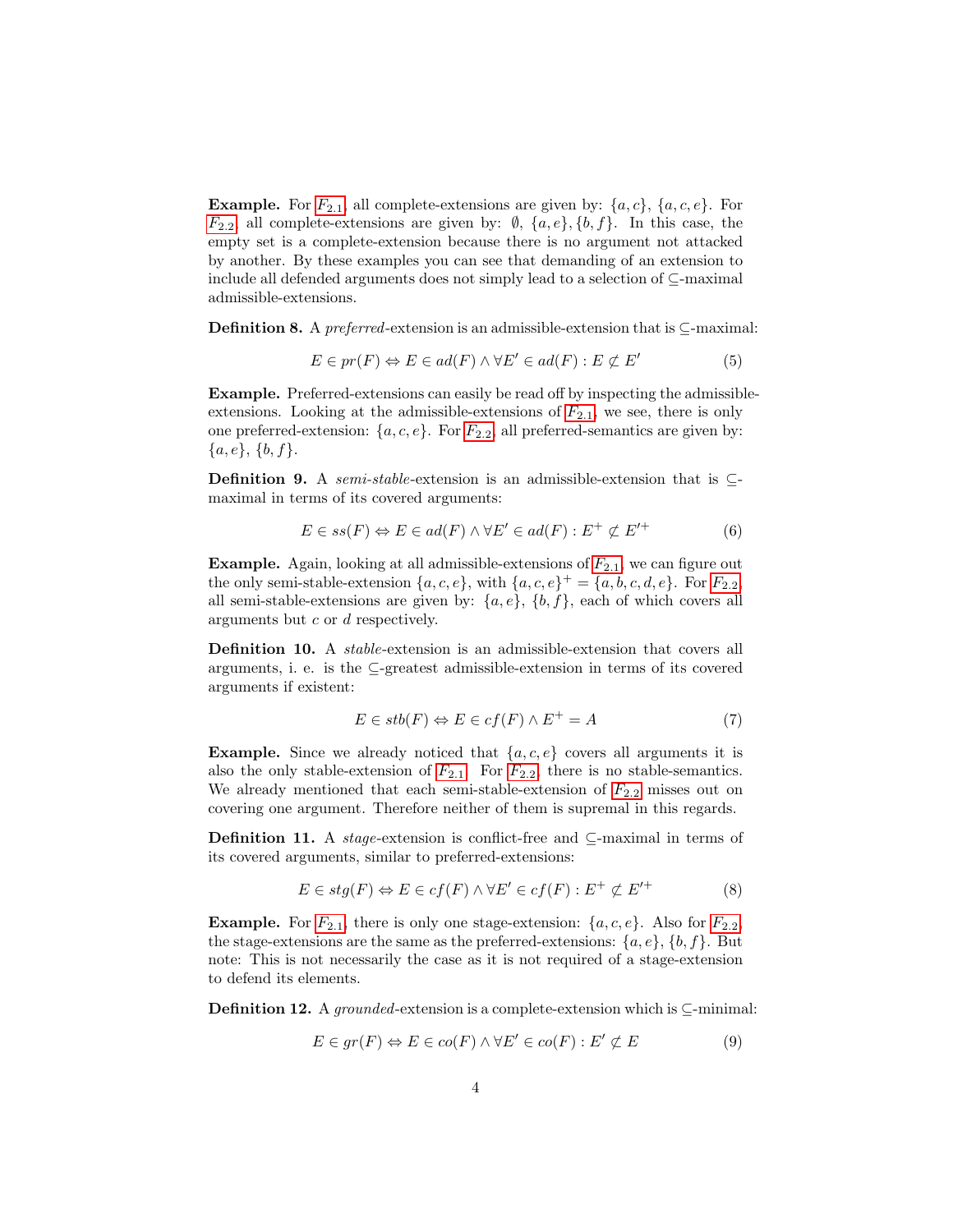Example. The grounded-extension is a counterpart to preferred-extensions. A grounded-extension is required to be a ⊆-minimal complete-extension and is always uniquely defined. Therefore we can find the grounded-extensions by simply looking at the complete-extensions. [F](#page-4-2)or  $F_{2,1}$ , the grounded-extension is given by:  $\{a, c\}$ . [F](#page-4-2)or  $F_{2,2}$ , the grounded extension is given by:  $\emptyset$ .

Definition 13. An ideal-extension is an admissible-extension which is bounded by the intersection of all preferred-extensions and is ⊆-maximal:

$$
E \in id(F) \Leftrightarrow E \in ad(F)
$$
  

$$
\wedge E \subseteq \bigcap pr(F)
$$
  

$$
\wedge \forall E' \in ad(F) : E' \subseteq \bigcap pr(F) \Rightarrow E \not\subset E'
$$
 (10)

Example. Just like grounded-extensions, an ideal-extension is always uniquely defined. Since there is only one preferred-extension which happens to be an admissible-extension as well, the ideal-extension of  $F_{2,1}$  $F_{2,1}$  is:  $\{a, c, e\}$ . For  $F_{2,2}$ , the intersection of all preferred-extensions is empty. Therefore we end up with the ideal-extension being: ∅.

Definition 14. An eager -extension is an admissible-extension which is bounded by the intersection of all semi-stable-semantics and is ⊆-maximal:

$$
E \in eg(F) \Leftrightarrow E \in ad(F)
$$
  

$$
\wedge E \subseteq \bigcap ss(F)
$$
  

$$
\wedge \forall E' \in ad(F) : E' \subseteq \bigcap ss(F) \Rightarrow E \not\subset E'
$$
 (11)

Example. The eager-semantics can be viewed as a variation of the idealsemantics and again is uniquely defined. This means there is also only one eager-extension for  $F_{2,1}$  $F_{2,1}$ : {a, c, e}. For  $F_{2,2}$  the eager-extension is given by:  $\emptyset$ .

#### <span id="page-6-0"></span>2.1.3 An Argumentation Framework Use Case

Given a semantics  $\sigma$  and an AF F that represents knowledge about an environment, an agent can select *consistent* (in regards to  $\sigma$ ) extensions of F to restrict the space of what is possible about the world to assume. This is useful if the agent has to deal with many and conflicting pieces of knowledge. Argumentation frameworks do not allow for advanced reasoning techniques beyond that, i. e. they can not reason about what is true. The theory of abstract argumentation also does not imply a way to gauge the quality of an extension or the quality of a semantics. This is subject of further theories and research or subject of choice.

#### <span id="page-6-1"></span>2.2 Monotonic Dung-Logics

The concept of semantics as just presented induces a logic that is implicit to the theory of abstract argumentation.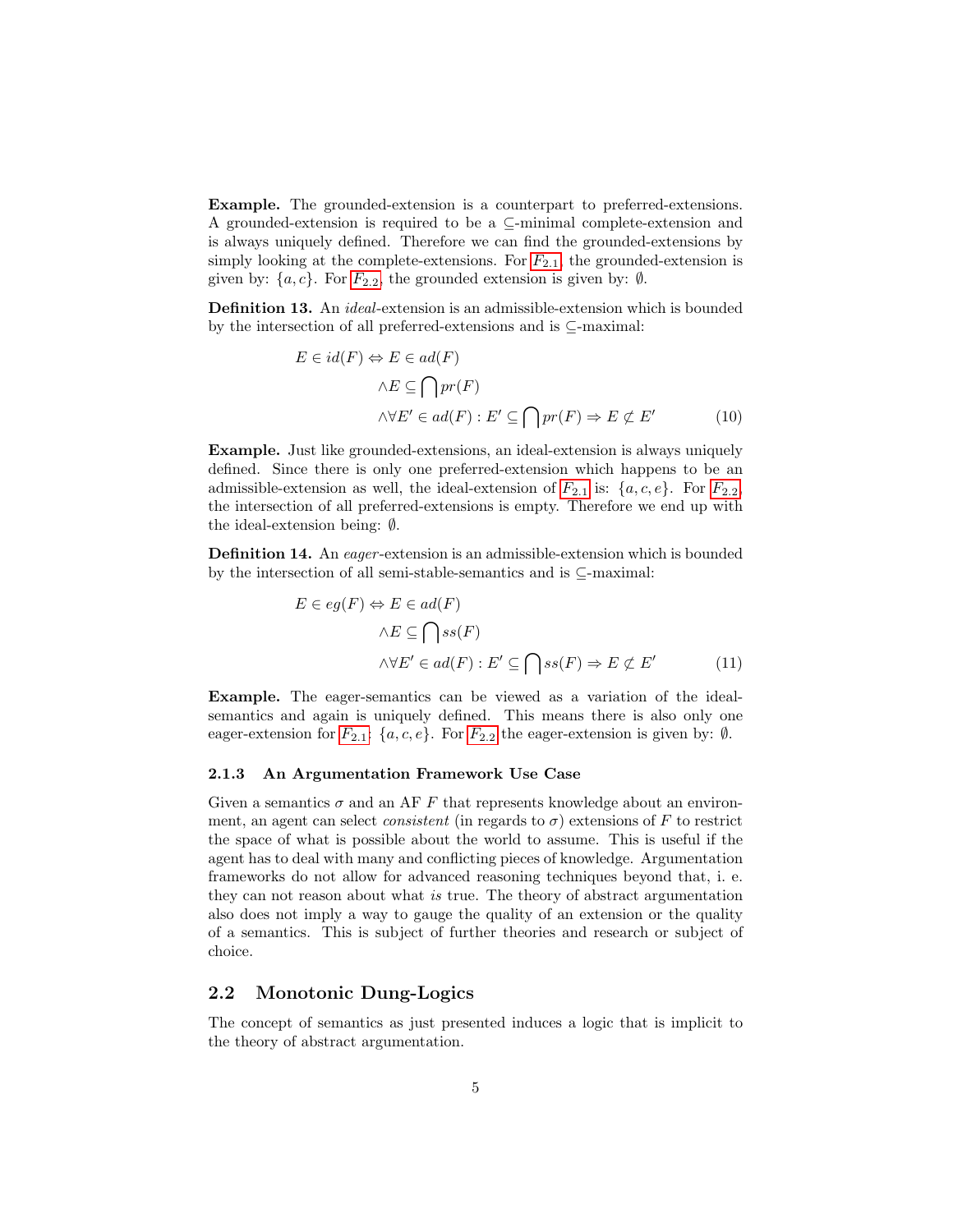**Definition 15.** Given a semantics  $\sigma$  and an AF F we define the models of F as:

$$
Mod^{\sigma}(F) = \sigma(F) \tag{12}
$$

An argumentation framework  $F \in \mathscr{A}$  then implies another argumentation framework  $G \in \mathscr{A}$  iff  $Mod^{\sigma}(F) \subseteq Mod^{\sigma}(G)$ .

**Definition 16.** We say F and G are ordinary equivalent, i. e.  $F \equiv \sigma G$ , iff:

$$
Mod^{\sigma}(F) = Mod^{\sigma}(G)
$$
\n(13)

<span id="page-7-2"></span>**Definition 17.** We say F and G are strongly equivalent, i. e.  $F \equiv_{E}^{\sigma} G$ , iff:

$$
\forall H \in \mathscr{A} : Mod^{\sigma}(F \cup H) = Mod^{\sigma}(G \cup H)
$$
 (14)

#### <span id="page-7-0"></span>2.2.1 Kernels

Taking a naive approach, the problem of strong equivalence, i. e. to decide whether two AFs are strongly equivalent, is a co-semidecidable problem. One would have to iterate over all AFs and test whether strong equivalence holds for each AF iterated to check whether two AFs are not strongly equivalent. However, this inefficiency can be addressed by the concept of kernels.

<span id="page-7-3"></span>**Definition 18.** Given an AF  $F \in \mathcal{A}$ , a kernel is a function  $k : \mathcal{A} \to \mathcal{A}$  where each  $k(F) = F^k = (A, R^k)$  is obtained from F by deleting certain redundant attacks. We call F k-r-free iff  $F = F^k$ .

<span id="page-7-1"></span>
$$
\begin{array}{|c|c|c|c|}\n\hline\na & b & c \\
\hline\nF_{3.1} & & F_{3.2}\n\end{array}\n\qquad\n\begin{array}{|c|c|c|}\n\hline\na & b & c \\
\hline\na & b & c \\
\hline\nF_{3.3} & & F_{3.4}\n\end{array}\n\qquad\n\begin{array}{|c|c|c|}\n\hline\na & b & c \\
\hline\na & b & c \\
\hline\nF_{3.4} & & F_{3.4}\n\end{array}
$$

Figure 3: Kernel examples

Given a semantics  $\sigma \in \{stb, ad, gr, co\}$  we define  $\sigma$ -kernels  $k(\sigma)(F) = F^{k(\sigma)} =$  $(A, R^{k(\sigma)})$ :

Definition 19. The *stable-kernel* has all attacks removed that are outgoing from an argument with a self-loop:

$$
R^{k(stb)} = R \setminus \{(a,b) \mid a \neq b \land (a,a) \in R\}
$$
\n
$$
(15)
$$

Example. In figure [3](#page-7-1) you can see four examples each of which will be used to illustrate one of the kernel definitions. The dotted arrows indicate kernelredundant attacks to be deleted whereas the dashed arrows represent optional attacks of which at least one must be present.  $F_{3,1}$  $F_{3,1}$  illustrates the base case to apply a stable-kernelization to. Since a stable-extension must be conflict free, a can not be part of any complete-extension. Furthermore it is required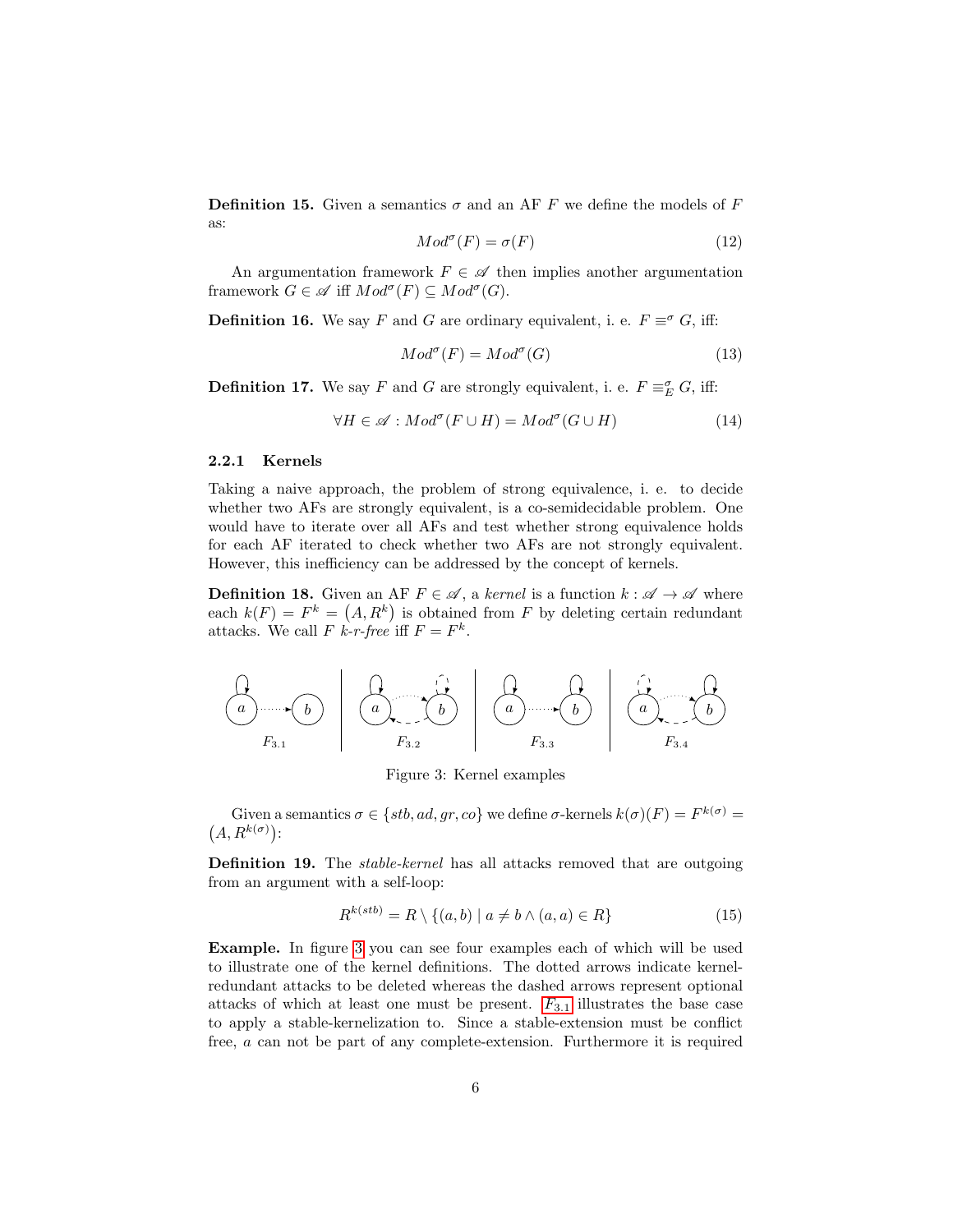of a stable-extension to cover all arguments. Therefore any attack not outgoing from an argument, that is part of a conflict-free set, does not contribute to any stable-extension. This is why those attacks might be deleted safely in regards to stable-extensions.

**Definition 20.** The *admissible-kernel* has all attacks removed that are outgoing from an argument with a self-loop but only if the other argument involved has a self-loop as well or there is a respective reverse attack:

$$
R^{k(ad)} = R \setminus \{(a,b) \mid a \neq b \land (a,a) \in R \land \{(b,a),(b,b)\} \cap R \neq \emptyset\}
$$
 (16)

**Example.** By  $F_{3,2}$  $F_{3,2}$  you can see an illustration of admissible-kernalization. Again, an admissible-extension must be conflict-free therefore a can not be part of any admissible-extension. The attack  $(a, b)$  might be safely deleted because either  ${b}$  is not conflict-free thus can not be part of an admissible-extension or b defends itself against a.

<span id="page-8-0"></span>**Definition 21.** The *complete-kernel* has all attacks removed that connect two arguments with a self-loop:

$$
R^{k(co)} = R \setminus \{(a, b) \mid a \neq b \land (a, a), (b, b) \in R\}
$$
\n(17)

**Example.**  $F_{3,3}$  $F_{3,3}$  is an example for complete-kernelization which is straightforward. A complete-extension is an admissible-extension that includes all elements which are defended by itself. Neither a nor b can be part of any admissible- or complete-extension since both have a self-loop. Therefore we do not need to care about any attacks which take place among them.

**Definition 22.** The *grounded-kernel* has all attacks removed that are incoming to an argument with a self-loop but only when the other argument involved as a self-loop as well or there is a respective reverse attack:

$$
R^{k(gr)} = R \setminus \{(a, b) \mid a \neq b \land (b, b) \in R \land \{(a, a), (b, a)\} \cap R \neq \emptyset\}
$$
 (18)

**Example.**  $F_{3,4}$  $F_{3,4}$  illustrates a grounded-kernelization which is somehow inverse to the admissible-kernelization. Remember, a grounded-extension is a ⊆-minimal complete-extension. If the self-loop  $(a, a)$  is part of the AF, we end up with the same situation as described in the example for definition [21.](#page-8-0) If  $(b, a)$  is part of the AF and  $(a, a)$  is not, removing  $(a, b)$  leads to a change of the completeextensions. In the original AF  $\{a\}$  is a complete-extension, in the modified AF this is not the case anymore. But in both cases  $\emptyset$  remains to be a completeextension and is the ⊆-minimal complete extension as well. This could be extended to larger AFs because removing  $(a, b)$  from the AF would not touch the minimal complete-extension.

**Theorem 1** ([\[4\]](#page-31-2), [\[5\]](#page-31-3)). For a semantics  $\sigma$  and two AFs F and G, strong equivalence coincides with kernel identity:

$$
(1) \ \ F \equiv^{\sigma}_{E} \Leftrightarrow F^{k(\sigma)} = G^{k(\sigma)} \ \ if \ \sigma \in \{stb, ad, co, gr\}
$$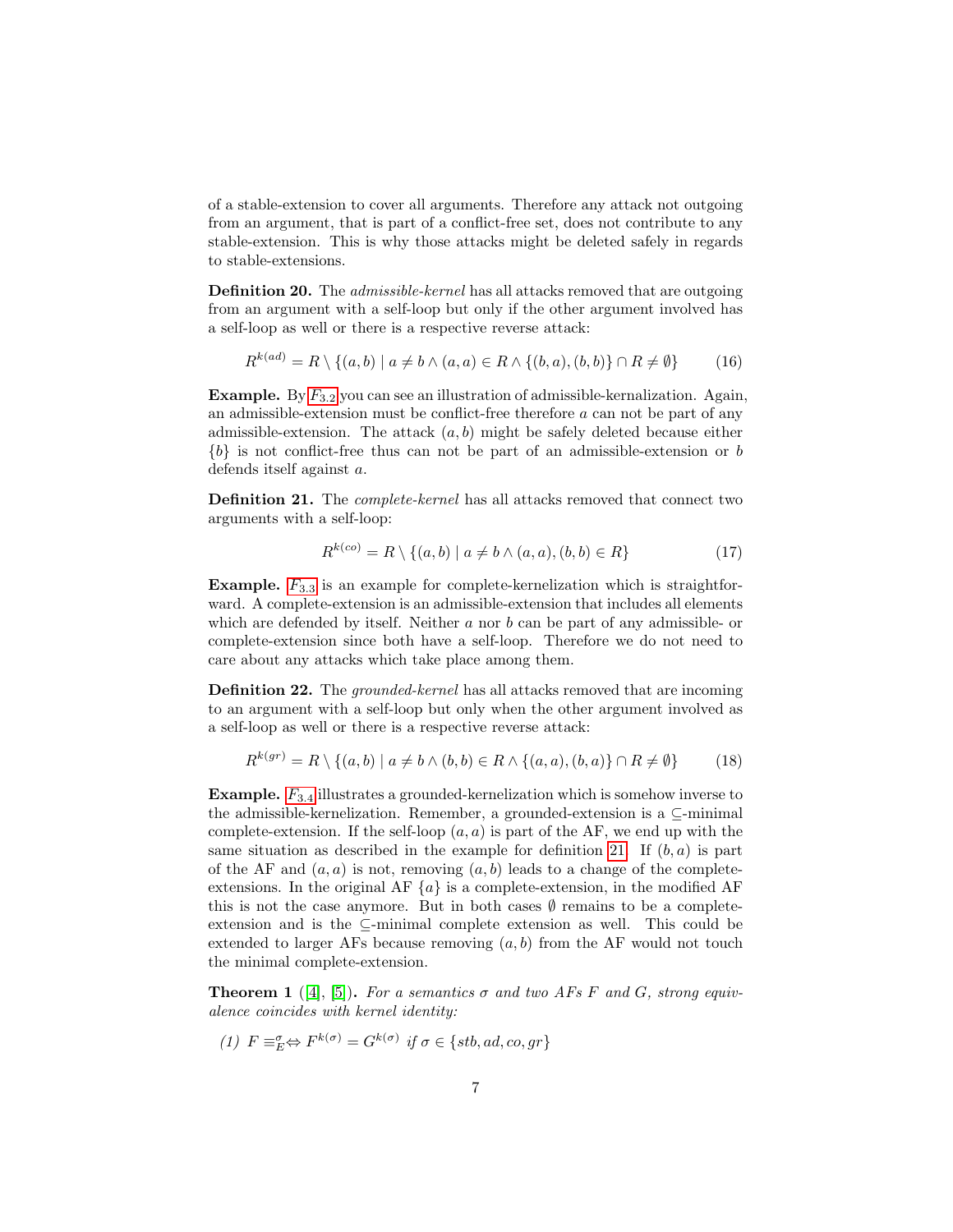(2)  $F \equiv_{E}^{\sigma} \Leftrightarrow F^{k(ad)} = G^{k(ad)}$  if  $\sigma \in \{pr, id, ss, eg\}$ 

(3) 
$$
F \equiv_E^{\sigma} \Leftrightarrow F^{k(stb)} = G^{k(stb)}
$$
 if  $\sigma = stg$ 

This insight allows to efficiently decide whether two AFs are strongly equivalent. Now one must just iterate over all attacks for each AF to compute the respective kernels after which a simple comparison for equality decides over strong equivalence.

#### <span id="page-9-0"></span>2.2.2 A Family of Dung-Logics

Equipped with this new tool to decide on strong equivalence we define a logic whose ordinary equivalence coincides with strong equivalence as introduced in definition [17.](#page-7-2) We define a family of monotonic logics, so-called Dung-logics, by introducing the notion of a k-model which in turn determines an abstract consequence relation  $\models^k$  constituting  $\mathcal{L}_{Dung}^k = (\mathscr{A}, \models^k)$ .

Intuitively, a k-model of an AF  $F \in \mathscr{A}$  is any AF which satisfies at least the information of  $F$  not including redundancy, but may have more information than encoded by F.

<span id="page-9-2"></span>**Definition 23.** Given a kernel k, an AF  $F \in \mathcal{A}$  and a set of AFs  $\mathcal{F} \subseteq \mathcal{A}$ , the set of k-models is defined as:

$$
Modk(F) = \{ G \in \mathscr{A} \mid Fk \subseteq Gk \}
$$
 (19)

$$
Modk(F) = \bigcap_{F \in \mathcal{F}} Modk(F)
$$
 (20)

**Definition 24.** Given a set of AFs  $\mathcal{F} \subseteq \mathcal{A}$ :

- (1) F is k-satisfiable iff  $Mod<sup>k</sup>(F) \neq \emptyset$ .
- (2)  $\mathcal F$  is k-tautological iff  $Mod^k(\mathcal F) = \mathscr A$ .

<span id="page-9-1"></span>**Definition 25.** The k-consequence relation  $\models^k\subseteq 2^{\mathscr{A}} \times \mathscr{A}$  is defined as follows:

$$
\mathcal{F} \models^k G \Leftrightarrow Mod^k(\mathcal{F}) \subseteq Mod^k(G) \tag{21}
$$

<span id="page-9-3"></span>**Definition 26.** The k-consequence operation  $Cn^k: 2^{\mathscr{A}} \to 2^{\mathscr{A}}$  is given by:

$$
\mathcal{F} \mapsto Cn^k(\mathcal{F}) = \{ G \in \mathscr{A} \mid \mathcal{F} \models^k G \}
$$
 (22)

**Definition 27.** We say two AFs  $F, G \in \mathcal{A}$  are k-equivalent iff they have the same models:

$$
F \equiv^k G \Leftrightarrow Mod^k(F) = Mod^k(G)
$$
\n(23)

**Theorem 2** ([\[1\]](#page-30-0)). Given two AFs F and G k-equivalence coincides with strong equivalence:

(1)  $F \equiv^{k(\sigma)} G \Leftrightarrow F \equiv^{\sigma}_{E} G \text{ if } \sigma \in \{stb, ad, co, gr\}$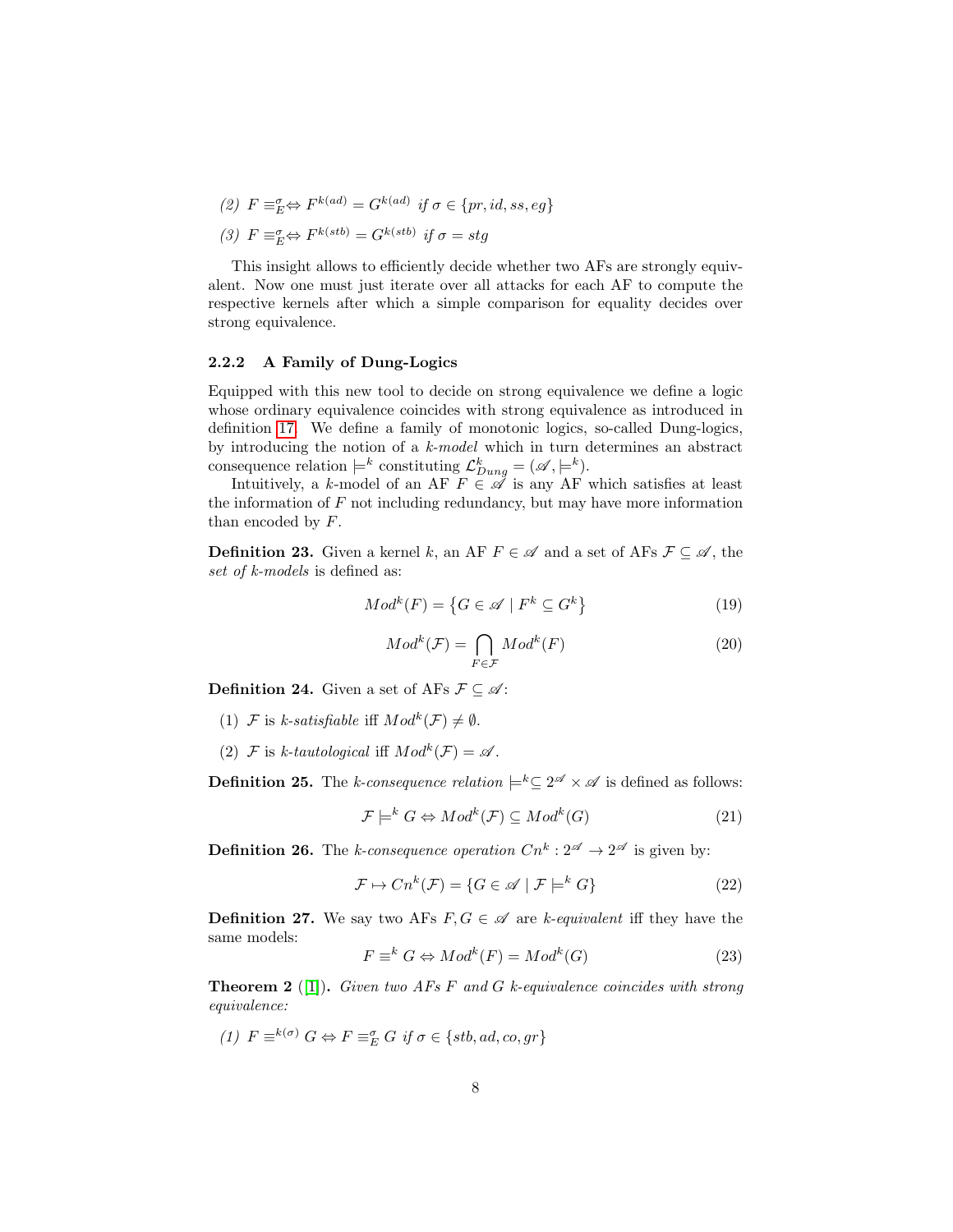(2)  $F \equiv^{k(ad)} G \Leftrightarrow F \equiv^{\sigma}_E G \text{ if } \sigma \in \{pr, id, ss, eg\}$ (3)  $F \equiv k(sib) G \Leftrightarrow F \equiv_E^{\sigma} G \text{ if } \sigma = stg$ 

**Definition 28.** A *Dung-logic*  $\mathcal{L}_{Dung}^k$  is given by  $(\mathscr{A}, \models^k)$  or  $(\mathscr{A}, Cn^k)$ , respectively.

Although we just defined the family of Dung-Logics on sets of AFs, in the following sections we will implement AGM-style operators on this logic only for single AFs - not for sets of AFs. Therefore, in what follows we will drop braces for any  $F \in \mathscr{A}$  whenever we write  $\{F\} \models^k G, G \in \mathscr{A}$  or  $Cn^k(\{F\})$ . This also leads to two insights which will be of use in later passages:

<span id="page-10-0"></span>**Lemma 1.** Given two AFs  $F, G \in \mathcal{A}$ :

$$
F \models^k G \Leftrightarrow G^k \subseteq F^k \tag{24}
$$

Proof.

$$
F \models^k G \Leftrightarrow Mod^k(F) \subseteq Mod^k(G) \qquad \text{by definition 25} \tag{25}
$$
  

$$
\Leftrightarrow \forall H \in Mod^k(F) : H \in Mod^k(G) \tag{26}
$$

$$
\Rightarrow F^k \in Mod^k(G) \qquad \text{since } F^k \in Mod^k(F) \qquad (27)
$$

$$
\Rightarrow G^k \subseteq F^k \qquad \qquad \text{by definition 23} \qquad (28)
$$

$$
G^{k} \subseteq F^{k} \Rightarrow \forall F' \in \mathscr{A} : F^{k} \subseteq F'^{k} \Rightarrow G^{k} \subseteq F'^{k}
$$
\n
$$
\Rightarrow \forall F'^{k} \in Mod^{k}(F) : F'^{k} \in Mod^{k}(G) \qquad \text{by definition 23} \qquad (30)
$$
\n
$$
\Rightarrow Mod^{k}(F) \subseteq Mod^{k}(G) \qquad (31)
$$

$$
\Leftrightarrow F \models^k G \qquad \qquad \text{by definition 25} \qquad (32)
$$

 $\Box$ 

<span id="page-10-1"></span>**Lemma 2.** Given an AF  $F \in \mathcal{A}$ , then  $\{F\}$  is k-satisfiable.

Proof.

$$
Modk({F}) = \bigcap_{F' \in {F}} Modk(F')
$$
 by definition 23 (33)  
=  $Modk(F)$  (34)

$$
= \{ G \in \mathscr{A} \mid F^k \subseteq G^k \} \qquad \text{by definition 23} \qquad (35)
$$

$$
= \{F^k\} \cup \{G \in \mathscr{A} \mid F^k \subset G^k\} \tag{36}
$$

$$
\neq \emptyset \tag{37}
$$

 $\Box$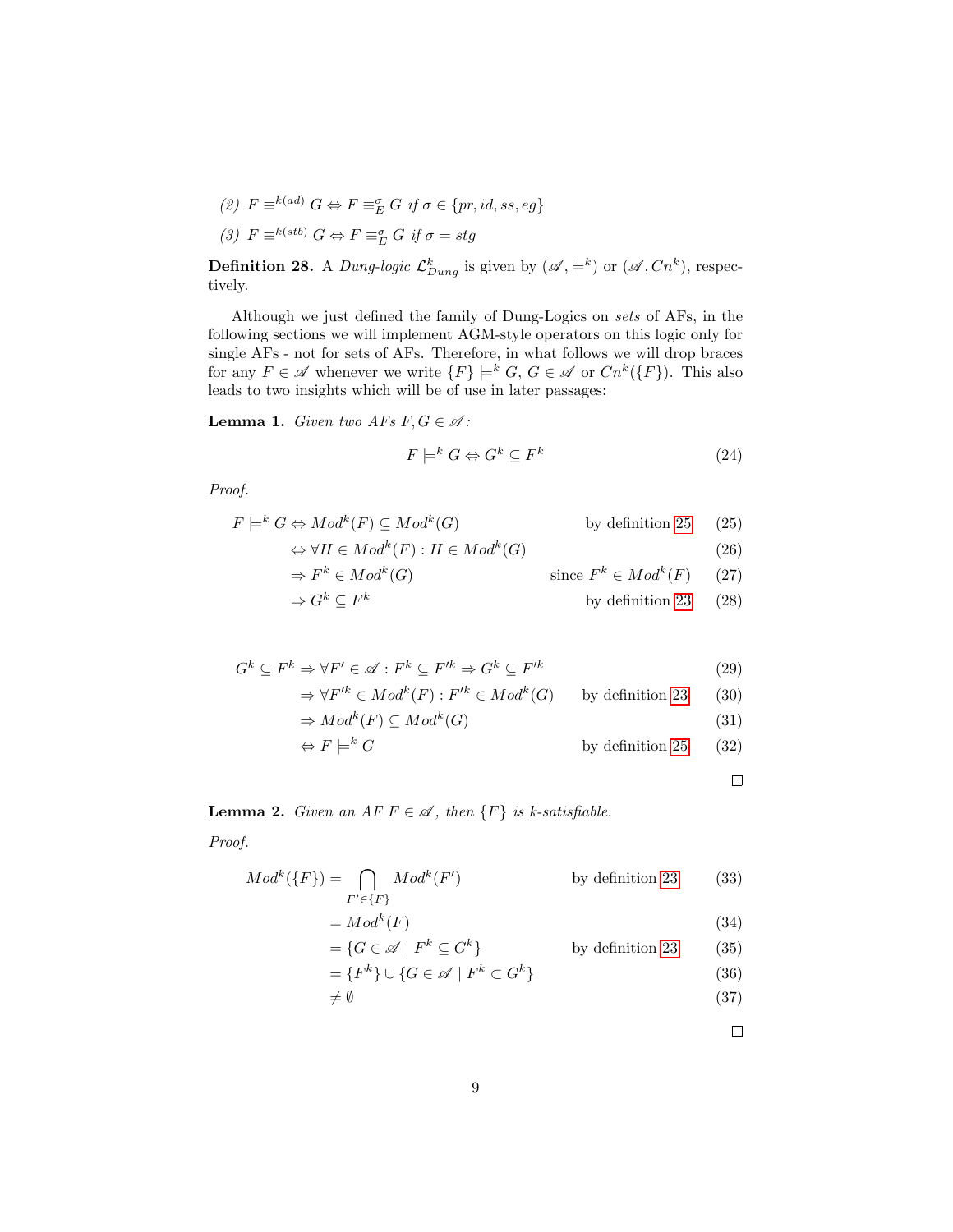

<span id="page-11-0"></span>Figure 4: Structure of monotonic Dung-Logics

All Dung-logics are structurally similar. They include the same syntactical and semantical elements which are both AFs. And they all induce the same structure of their elements as illustrated in figure [4.](#page-11-0) There you can see the k-tautological hence empty AF  $(\emptyset, \emptyset)$  spanning the space of all k-models with an arbitrary AF  $F \in \mathscr{A}$  spanning its subspace of k-models. Any AF  $F' \in \mathscr{A}$ covering the cone of F would be a consequence of F, e. g. in particular  $(\emptyset, \emptyset)$  is a consequence of  $F: F \models^k (\emptyset, \emptyset)$ . Although this figure successfully illustrates the ⊆-relation of AFs and their models, it still is just an illustration and therefore inappropriate in a way. The figure conveys the impression that there are two dimensions by which the space of models is spanned. This is not the case. One could argue for arguments being the one and attacks being the other dimension but first, the attacks are dependent on the arguments and second, there is no clear order on those "dimensions". Also, this illustration suggests that for any AFs  $F, G \in \mathscr{A}$  there is a non-empty intersection of their models, i. e.  $\{F, G\}$  is  $k$ -satisfiable, which is not the case. There are indeed  $k$ -unsatisfiable sets of AFs - even with two elements. But therefore it is important to note that although two AF's cones might intersect in an illustration, this intersection can actually be empty. We will still make use of this kind of illustrations since they are suitable to convey key concepts of this thesis but we wanted to also make sure the boundaries of these figures are known.

**Example.** In figure [5,](#page-11-1) there are two AFs given for which the set  $\mathcal F$  containing both of them, is k-unsatisfiable. This holds for every kernel presented in this thesis but we will present this example for the complete-kernel  $k(co)$ .

<span id="page-11-1"></span>[F](#page-11-1)irst, note that both  $F_{5.1}$  and  $F_{5.2}$  are  $k(co)$ -r-free. Any model  $F \in Mod^{k(co)}(\mathcal{F})$ must possess all elements of  $F_{5,1}$  $F_{5,1}$  and  $F_{5,2}$ . But no  $k(co)$ -r-free AF can possess the attack  $(a, a)$ ,  $(b, b)$  and  $(b, a)$  at the same time since kernelization would remove  $(b, a)$  from the AF. Therefore F is k-unsatisfiable.



Figure 5:  $k$ -unsatisfiable AFs [\[1\]](#page-30-0)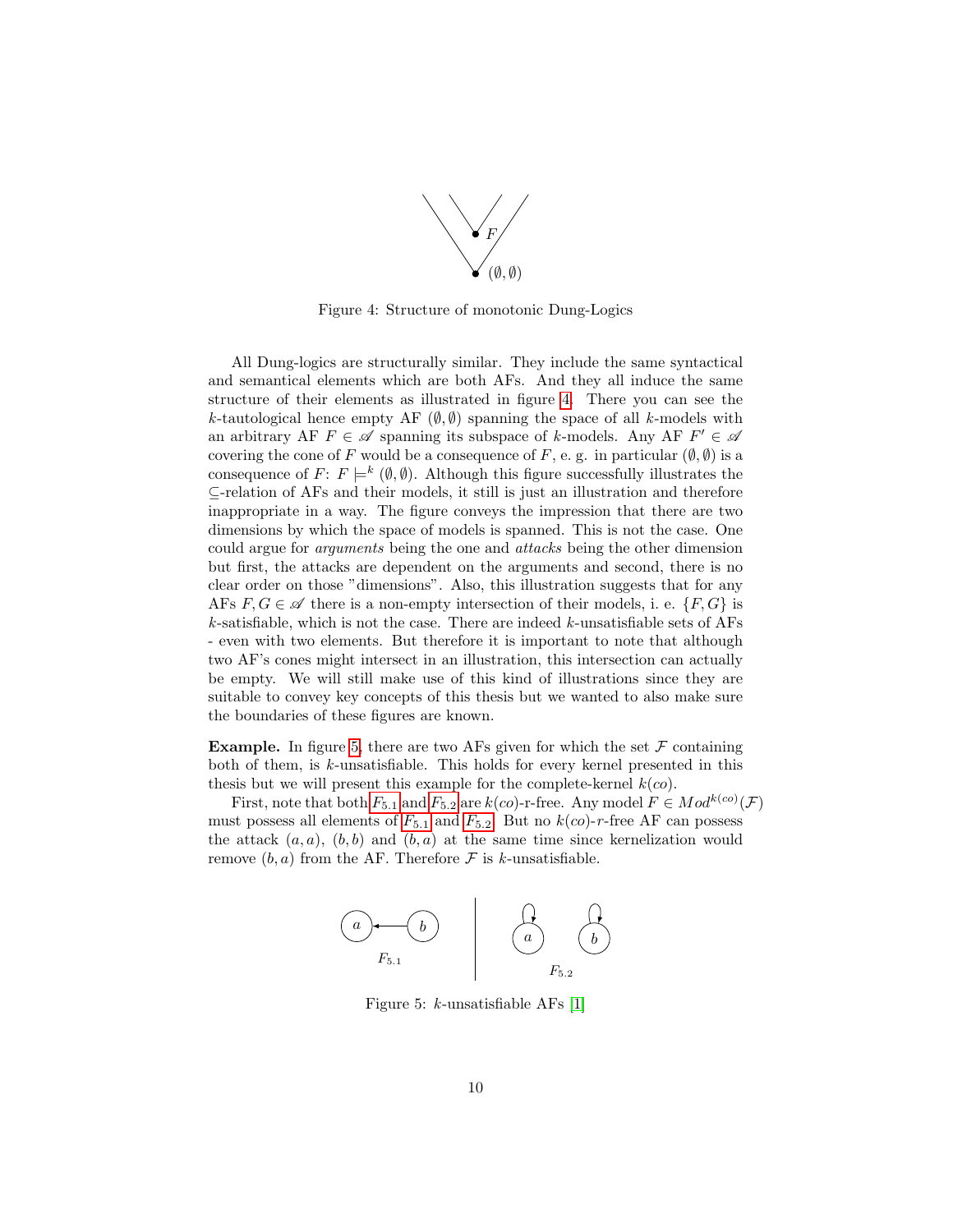#### <span id="page-12-0"></span>2.3 AGM-Theory of Belief Revision

Whereas the theory of abstract argumentation was about representing conflicts between pieces of knowledge, the AGM-Theory of Belief Revision [\[2\]](#page-31-0) (in short AGM-Theory) is about *resolving* conflicts between pieces of knowledge which is represented by so called *belief sets*. A belief set  $K$  is a set of propositional formulas that is closed under deduction, i. e.  $Cn(K) = \{ \phi \mid K \models \phi \} = K$ . The AGM-Theory was contrived to solve the problem of updating existent beliefs which arose because propositional logic is monotonic.

**Definition 29.** Given a logic  $\mathcal{L} = (\mathcal{U}, C_n)$  with a set of syntactical elements U and a consequence operator Cn, L is monotonic iff for any  $\Gamma, \Delta \subseteq \mathcal{U}$  one has:

$$
\Gamma \subseteq \Delta \Rightarrow Cn(\Gamma) \subseteq Cn(\Delta) \tag{38}
$$

In short, monotony means that no matter what we expand our set of formulas with, we will always be able to deduce those formulas which have already been deducible before expanding the aforementioned set of formulas. When updating beliefs, it would therefore not be suitable to simply expand our belief set with new beliefs as they could never remove information from the belief set.

Let us consider an example belief set  $K = Cn(\{\phi, \phi \to \psi, \psi\})$  where  $\phi$  means It rained recently and  $\psi$  means The street is wet. What should we do to our belief set if we walked out only to find out the street is not wet? We could simply expand our belief set by adding  $\neg \psi$ :  $K = Cn(\{\phi, \phi \rightarrow \psi, \psi, \neg \psi\})$ , but this would lead to an inconsistency in our belief set since both  $K \models \psi$  and  $K \models \neg \psi$ . And no matter what we expanded our belief set with, if at some point we would have  $\neg \psi$  in it, this inconsistency would appear. The AGM-Theory tackled this problem by introducing two new operations on belief sets: revision and contraction. These two operations were introduced via postulates that define what must hold for a resulting belief set. This means, there is no unique right way to revise or contract a belief set and thus, there have been many different implementations of these operators for propositional logic as well as for other logics.

In this section, we will introduce the contraction and revision operators as developed by Brewka and Baumann for Dung-logics. In a later section we will approach belief set contraction for Dung-Logics, the core problem of this thesis. Before we come to that, we have to redefine the concept of belief sets to match Dung-logics.

#### <span id="page-12-1"></span>**Definition 30.** A k-belief set is an AF  $F \in \mathcal{A}$ .

We apply the AGM-Theory to Dung logics because the problem of updating belief sets is applicable for Dung-logics as they are monotonic as well.

<span id="page-12-2"></span>**Theorem 3.** Any Dung-logic  $L_{Dung}^k = (\mathscr{A}, Cn^k)$  is monotonic, i. e. for any  $\mathcal{F}, \mathcal{G} \subseteq \mathcal{A}$  one has

$$
\mathcal{F} \subseteq \mathcal{G} \Rightarrow Cn^k(\mathcal{F}) \subseteq Cn^k(\mathcal{G})
$$
\n(39)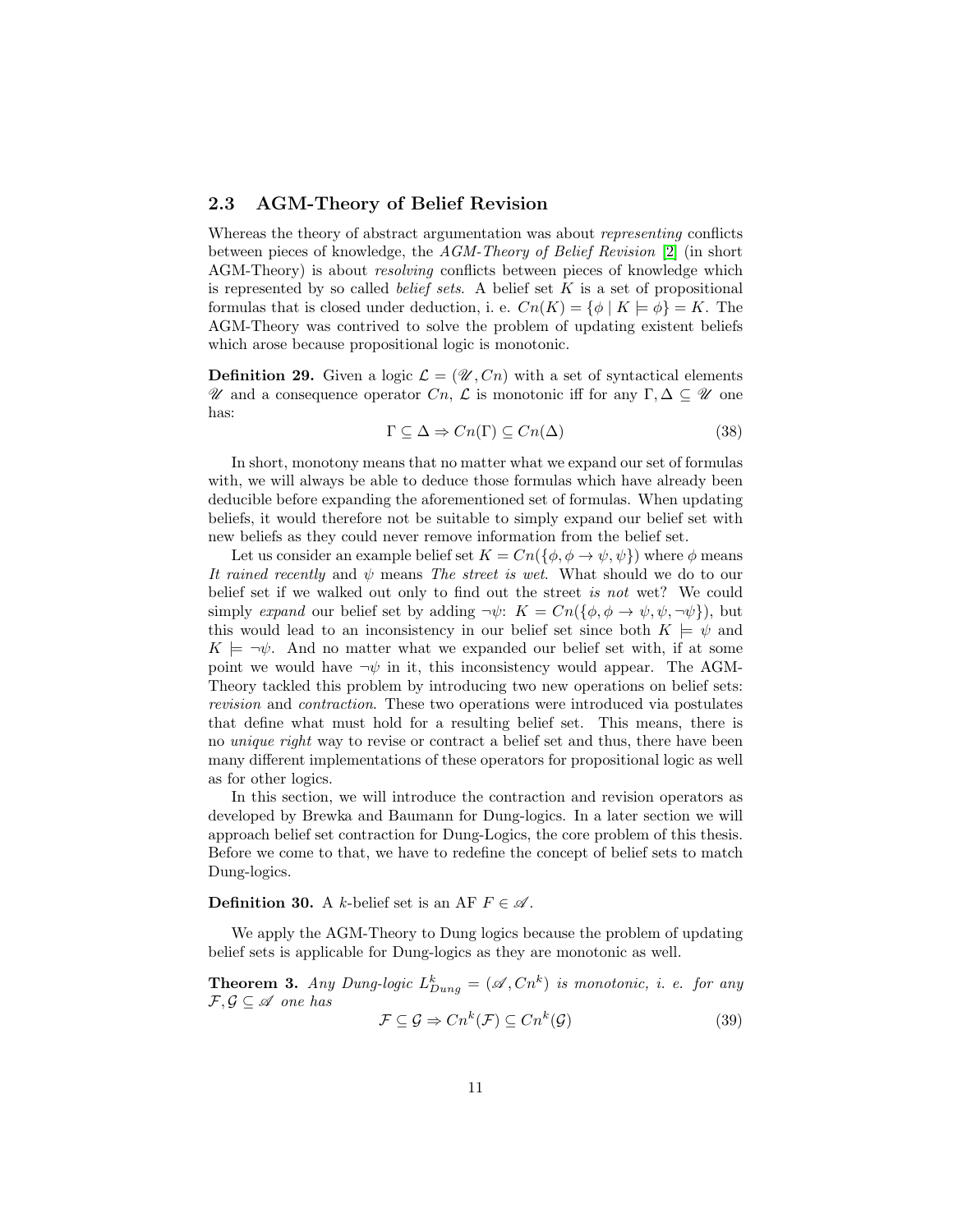Proof.

$$
\mathcal{F} \subseteq \mathcal{G} \Rightarrow \forall F \in \mathcal{F} : F \in \mathcal{G}
$$
\n
$$
\Rightarrow Mod^{k}(\mathcal{G}) = \bigcap_{F \in \mathcal{G}} Mod^{k}(F)
$$
\n
$$
= \bigcap_{F \in \mathcal{F}} Mod^{k}(F) \cap \bigcap_{F \in \mathcal{G} \setminus \mathcal{F}} Mod^{k}(F)
$$
\n
$$
= Mod^{k}(\mathcal{F}) \cap Mod^{k}(\mathcal{G} \setminus \mathcal{F}) \qquad \text{by definition 23 (41)}
$$
\n
$$
\Rightarrow Mod^{k}(\mathcal{G}) \subseteq (\bigcap Mod^{k}(F)) = Mod^{k}(\mathcal{F})
$$
\n(42)

$$
\Rightarrow M \circ a \quad (\mathcal{Y}) \subseteq (\prod_{F \in \mathcal{F}} M \circ a \quad (F)) = M \circ a \quad (\mathcal{F})
$$
\n
$$
\Rightarrow \forall H \in \mathcal{A} : Mod^k(\mathcal{F}) \subseteq Mod^k(H)
$$
\n(42)

$$
\Rightarrow Mod^k(\mathcal{G}) \subseteq Mod^k(H)
$$
\n(43)

$$
\Rightarrow \forall H \in \mathscr{A} : \mathcal{F} \models^k H \Rightarrow \mathcal{G} \models^k H
$$
 by definition 25 (44)

$$
\Rightarrow \forall H \in \mathscr{A} : H \in Cn^k(\mathcal{F}) \Rightarrow H \in Cn^k(\mathcal{G}) \qquad \text{by definition 26 (45)}
$$

$$
\Rightarrow Cn^k(\mathcal{F}) \subseteq Cn^k(\mathcal{G}) \tag{46}
$$

 $\Box$ 

Let us inspect this result in more detail as there is some tension between definition [30](#page-12-1) and theorem [3.](#page-12-2) Whereas monotony for propositional logic lead to the problem of what to do when updating beliefs as the belief sets themselves are monotonic in regards to the consequence operator  $C_n$ , this can not simply be transferred to  $k$ -belief sets because not them but sets of  $k$ -belief sets are monotonic in regards to the consequence operator  $Cn^k$ . We can however transfer monotony under application of  $Cn^k$  to k-belief sets partially:

<span id="page-13-0"></span>**Proposition 1.** For any AFs  $F, G \in \mathcal{A}$  one has

$$
F^k \subseteq G^k \Rightarrow Cn^k(F) \subseteq Cn^k(G) \tag{47}
$$

Proof.

$$
F^{k} \subseteq G^{k} \Rightarrow G \models^{k} F
$$
 by lemma 1 (48)  
\n
$$
\Rightarrow Mod^{k}(G) \subseteq Mod^{k}(F)
$$
 by definition 25  
\n
$$
\Rightarrow \forall H \in \mathscr{A} : Mod^{k}(F) \subseteq Mod^{k}(H)
$$
  
\n
$$
\Rightarrow Mod^{k}(G) \subseteq Mod^{k}(H)
$$
 (49)  
\n
$$
\Rightarrow \forall H \in \mathscr{A} : F \models^{k} H \Rightarrow G \models^{k} H
$$
 by definition 25 (50)

$$
\Rightarrow \forall H \in \mathscr{A} : H \in Cn^k(F) \Rightarrow H \in Cn^k(G) \qquad \text{by definition 26 (51)}
$$

$$
\Rightarrow Cn^k(F) \subseteq Cn^k(G) \tag{52}
$$

 $\Box$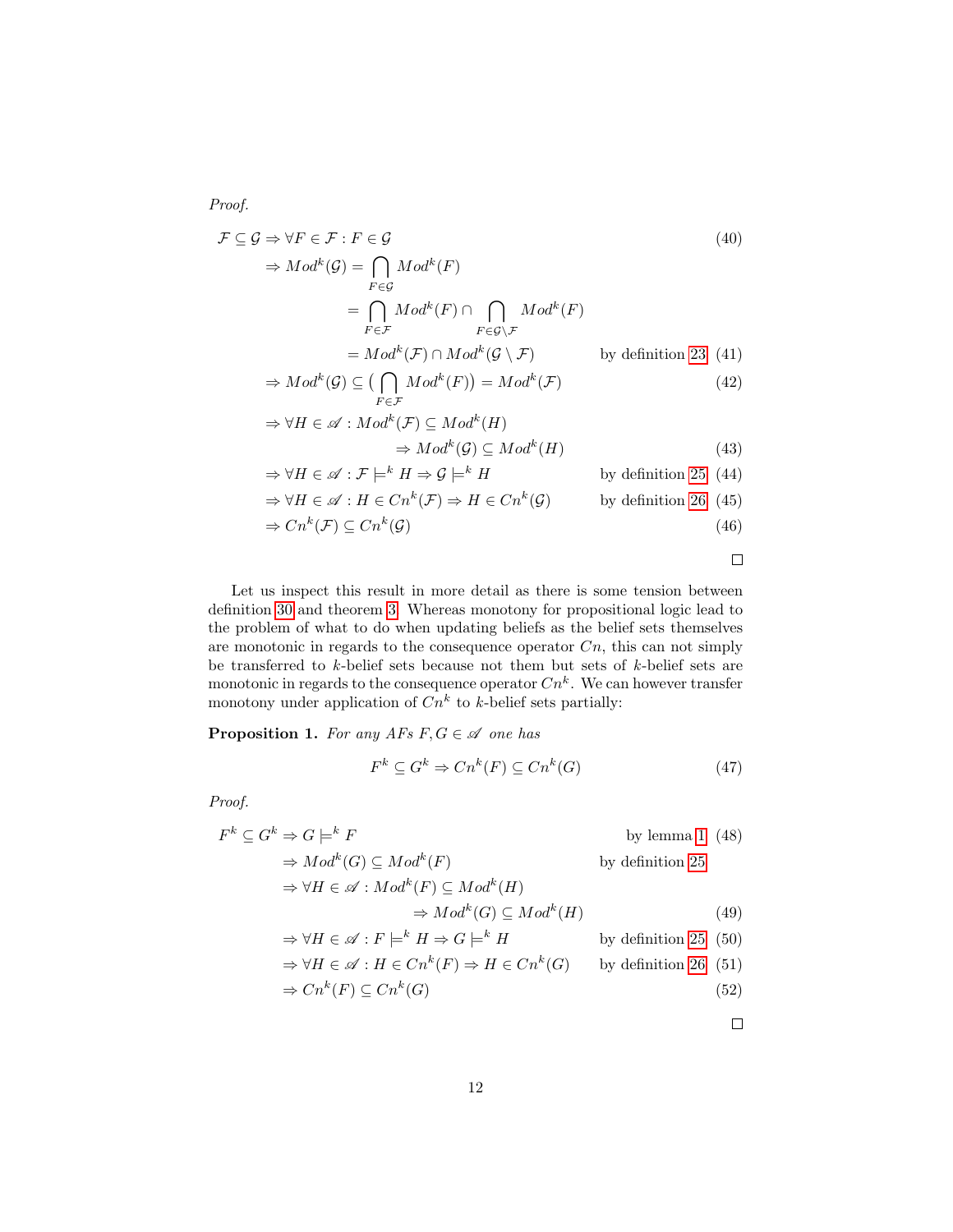Generally one does not have  $F \subseteq G \Rightarrow Cn^k(F) \subseteq Cn^k(G)$  which can be shown by a simple counter example. This example can be derived directly from one of the illustrations for kernelization in figure [3.](#page-7-1) Consider the A[F](#page-14-1)s  $F_{6.1}$ and  $F_{6.2}$  $F_{6.2}$  as illustrated in figure [6.](#page-14-1) Note that  $F_{6.1}$  is  $k(ad)$ -r-free but  $F_{6.2}$  is not as  $(a, b)$  would be removed during kernelization. Obviously it applies that  $F_{6.1}$  $F_{6.1}$  is a sub-AF of  $F_{6.2}$  but this does not hold for their respective kernels. Therefore we have  $F_{6.2} \notin Cn^{k(ad)}(F_{6.1})$  $F_{6.2} \notin Cn^{k(ad)}(F_{6.1})$  but  $F_{6.2} \in Cn^{k(ad)}(F_{6.2})$  which leads to  $Cn^{k(ad)}(F_{6.1}) \nsubseteq Cn^{k(ad)}(F_{6.2}).$  $Cn^{k(ad)}(F_{6.1}) \nsubseteq Cn^{k(ad)}(F_{6.2}).$  $Cn^{k(ad)}(F_{6.1}) \nsubseteq Cn^{k(ad)}(F_{6.2}).$ 

<span id="page-14-1"></span>This counter example however is applicable only to attacks that play a role in kernelization as any other attack is covered by proposition [1.](#page-13-0) This means that one can not generally remove information from an AF by adding new elements to it which is the key "problem" of monotony causing the necessity of the operators introduced by the AGM-Theory.



Figure 6: Counter example illustration

#### <span id="page-14-0"></span>2.3.1 Expansion

In the AGM-Theory, the expansion operator is essential in the way that both revision and contraction refer to it. The expansion operator initially was defined semantically. It was required of the expansion result to possess the intersection of the two belief sets  $K_1$  and  $K_2$  as its own models. This was reflected by the union of  $K_1$  and  $K_2$ . For Dung-logics one then has:

<span id="page-14-2"></span>**Definition 31.** A function  $\circ^k$ :  $\mathscr{A} \times \mathscr{A} \to \mathscr{A} \cup {\{\perp\}}$  with  $(F, G) \mapsto F \circ^k G$  is a k-expansion iff  $Mod^k(F \circ^k G) = Mod^k(F) \cap Mod^k(G)$ .



Figure 7: Dung-logic expansion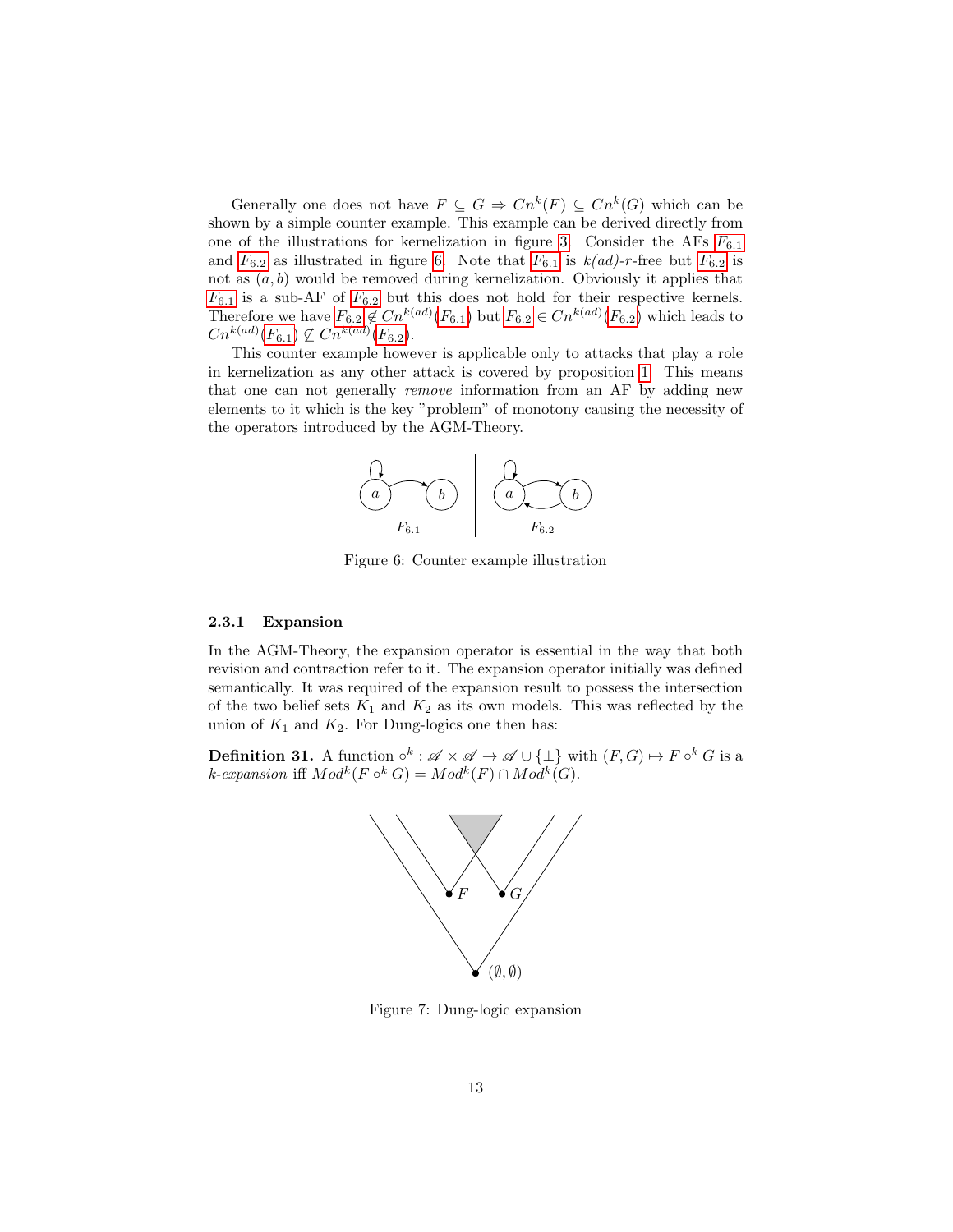The set of models sought when expanding  $F \in \mathscr{A}$  with  $G \in \mathscr{A}$  is illustrated in figure [7](#page-14-2) as grey-shaded area. The expansion operator should result in the AF indicated by the intersection point of the cones of  $F$  and  $G$ . In most cases,  $k$ -expansion is straight-forward and can be given by the union of  $F$  and  $G$  but in some cases, there is no AF that the k-expansion can result in. This is the case whenever  $\{F,G\}$  is k-unsatisfiable, i. e. when  $Mod^k(F) \cap Mod^k(G) = \emptyset$ , as an  $k$ -unsatisfiable AF does by lemma [2](#page-10-1) not exist. We map to a new symbol  $\perp$  that denotes the k-unsatisfiability of the expansion result in this case.

<span id="page-15-1"></span>**Definition 32.** The function  $+^k : \mathscr{A} \times \mathscr{A} \to \mathscr{A} \cup \{\perp\}$  is a k-expansion operator and defined as:

$$
(F, G) \mapsto \begin{cases} \bot & \text{if } Mod^k(F) \cap Mod^k(G) = \emptyset \\ F^k \cup G^k & \text{else} \end{cases}
$$
(53)

Let us reflect on why this method works for any AFs  $F, G \in \mathscr{A}$  given  $Mod<sup>k</sup>(F) \cap Mod<sup>k</sup>(G) \neq \emptyset$ . Baumann and Brewka [\[1\]](#page-30-0) were able to show that  $Mod^k(F) \cap Mod^k(G) \neq \emptyset \Leftrightarrow F^k \cup G^k$  is k-r-free. This means that all elements of  $F^k$  and  $G^k$  are preserved when they are unified into one AF. This also means that whenever we have an AF  $H \in Mod(F +^k G)$  we know that  $H^k \subseteq F^k \cup G^k$ as we also have  $H \subseteq F^k$  and  $H \subseteq G^k$ . This is why we can map  $F +^k G$  to  $F^k \cup G^k$ .

#### <span id="page-15-0"></span>2.3.2 Revision

The intuition behind revising two belief sets can not be conveyed as simply as the intuition behind the expansion operator. What comes closest to the idea of revision is the notion of updating a belief set with a new belief without leading to inconsistencies. Given a propositional belief set K and a new belief  $\phi$  we want to update our belief set with, we ask from the result of a revision operator ∗ to deduce φ and to *not* deduce  $\neg \phi$ :  $K * φ \not\models φ \land K * φ \models φ$ .

As already mentioned in the introduction, the revision and contraction operators were not defined invariably but outlined by postulates. We will not give a complete list of all postulates established for the revision operator but skip directly to the implementation of a revision operator  $*^{k(stb)}$  and the ideas that establish it. For an overview over the postulates of belief revision we refer the reader to the works of Baumann and Brewka [\[1\]](#page-30-0).

When revising  $F \in \mathscr{A}$  with  $G \in \mathscr{A}$ , the concept that underlies this operator is to find a  $\subseteq$ -maximal AF "between"  $G^k$  and  $G^k \cup F^k$ . One could also say revising  $F$  with  $G$  means to expand  $G$  with the  $\subseteq$ -maximal AF  $H$  in  $F$  that leads to a consistent AF. This allows for preserving as much information as possible from F whilst including G in total. Such an  $\subseteq$ -maximal AF H is given by the concept of maximal  $k-r$ -free sets.

<span id="page-15-2"></span>**Definition 33.** Given two AFs  $F, G \in \mathcal{A}$  we define the set of maximal k-r-free sets w.r.t.  $F$  and  $G$  as follows:

$$
\mathcal{M}_{FG}^{k} = \max_{\subseteq} \{ G^{k} \cup H \mid H \subseteq F^{k} \wedge G^{k} \cup H \text{ is } k\text{-r-free} \} \tag{54}
$$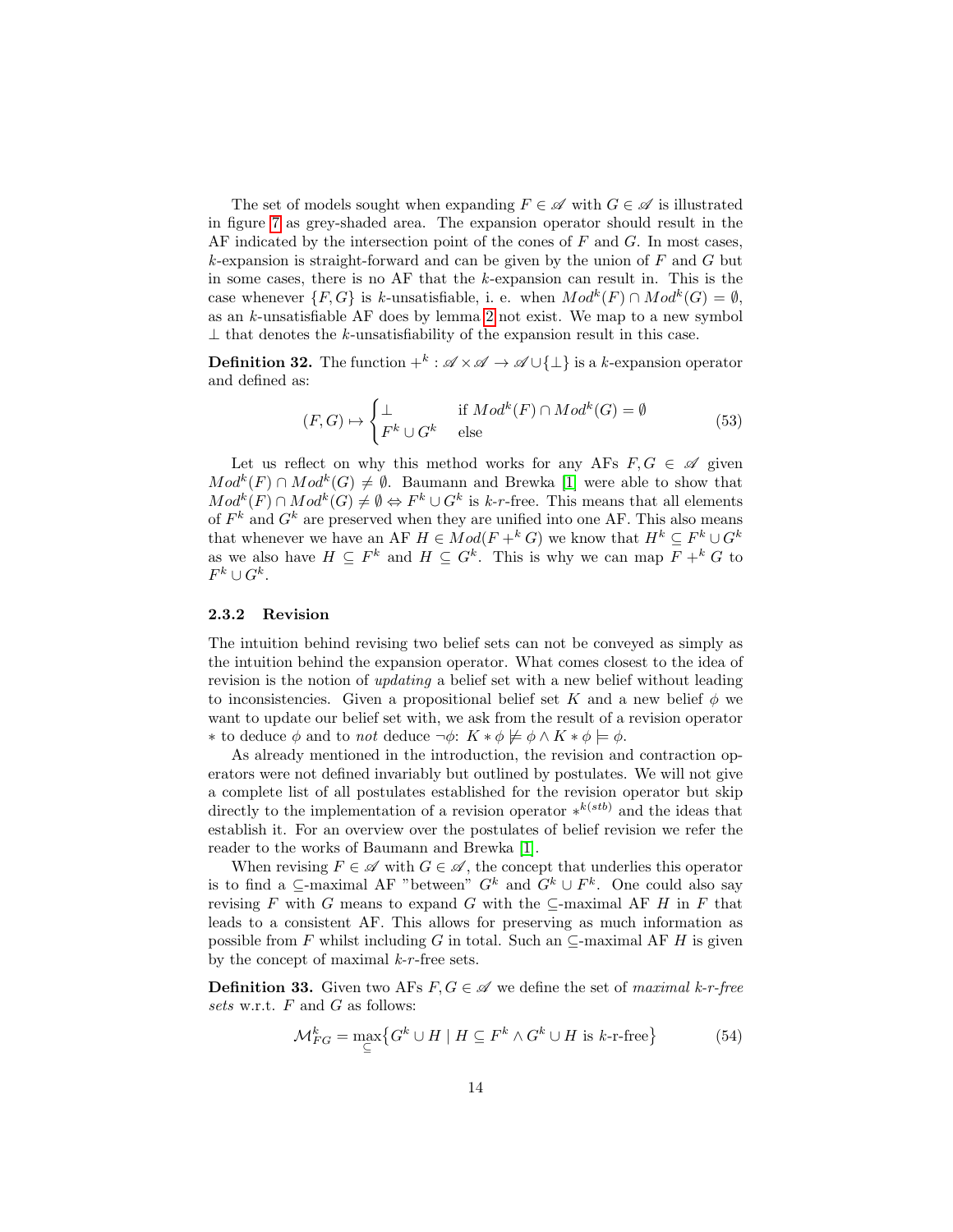It has already been shown by Baumann and Brewka [\[1\]](#page-30-0) that for any AFs  $F, G \in \mathscr{A}, |\mathcal{M}_{FG}^{k(stb)}| = 1.$ 

<span id="page-16-2"></span><span id="page-16-1"></span>**Definition 34.** The function  $*^{k(stb)} : \mathscr{A} \times \mathscr{A} \to \mathscr{A}$  is a  $k(stb)$ -revision operator and defined as:

$$
(F, G) \mapsto I, \mathcal{M}_{FG}^{k(stb)} = \{I\}
$$
\n
$$
(55)
$$



Figure 8: Dung-logic revision

Figure [8](#page-16-1) illustrates the revision of  $F$  with  $G$ . There you can see the space of possible sets leading to a  $\subseteq$ -maximal extension of G marked by dotted lines below  $F$ . An example for  $H$  is given by dashed lines. In this example, the space of models resulting from  $G^{k(stb)} \cup H$  or  $F *^{k(stb)} G$  is marked by the dotted area. The models of  $F *^{k(stb)} G$  cover at least the area colored in dark-gray and at maximum the area colored in light-gray.

#### <span id="page-16-0"></span>2.3.3 Towards Expansion and Revision Operators for Belief Sets

The reader might have stumbled over the fact that our definition of belief sets involves AFs only. This might seem counterintuitive because our belief sets do not include syntactical elements but are syntactical elements of the respective logic. This however is not as counterintuitive as it might seem. The idea behind belief sets is to match *theories*. It can be argued about what exactly a *theory* is in regards to abstract argumentation. But it is not unreasonable to take an AF as theory as we have shown in section [2.1.3](#page-6-0) where we presented an application of AFs. AFs encompass the conflicts between various pieces of knowledge and therefore might be taken as a theory themselves. This notion is also part of the formalization of AFs where the arguments form a set.

But it is possible - to some extent - to widen the definition of belief sets such that it matches sets of AFs. Before we come to that, we will present a key insight in the structure of Dung-logis.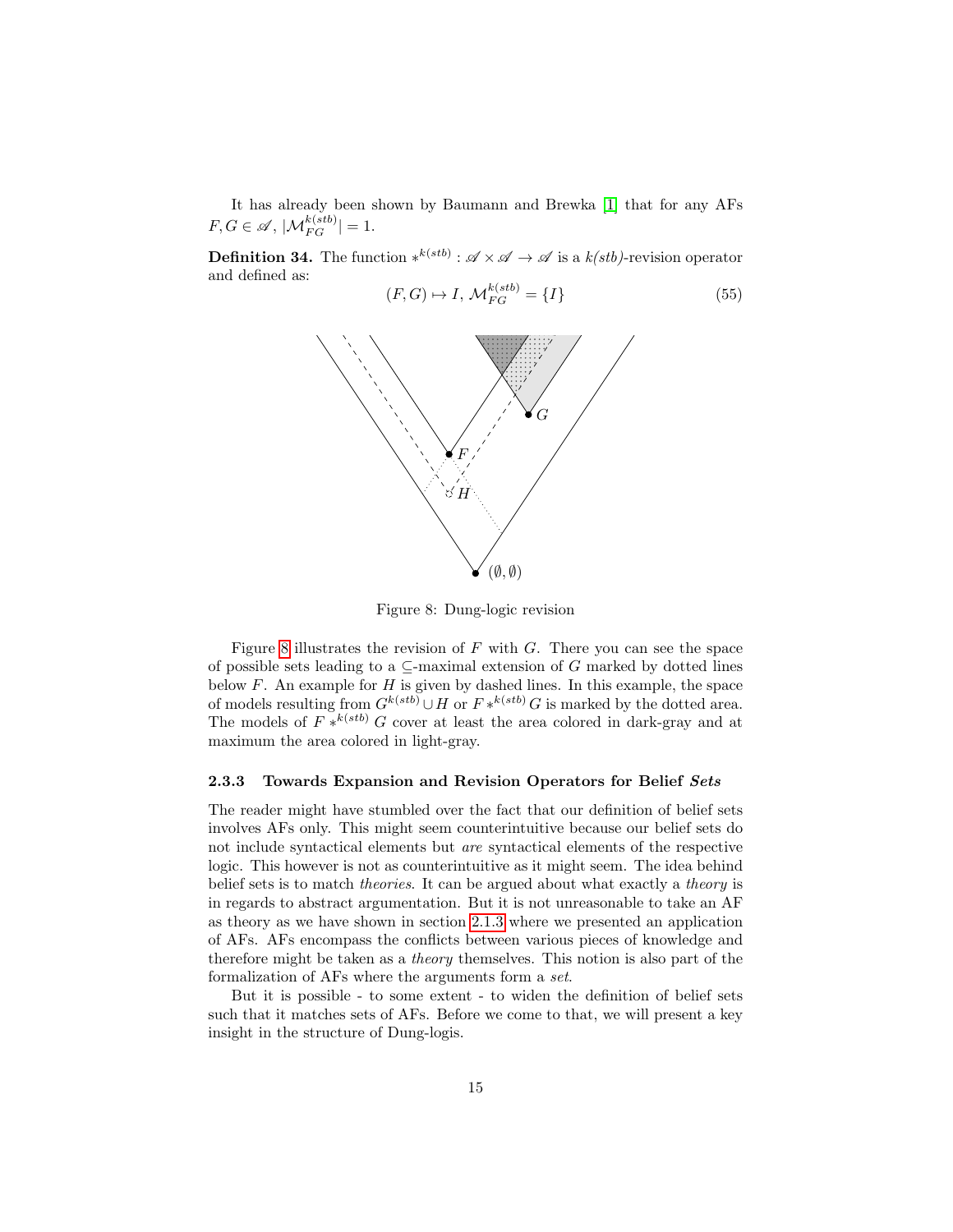**Proposition 2** ([\[1\]](#page-30-0)). Any infinite set of AFs  $\mathcal{F} \subseteq \mathcal{A}$  is k-unsatisfiable.

*Proof.* Let us assume there is a k-satisfiable, infinite set of AFs  $\mathcal{F} \subseteq \mathcal{A}$ . Since F is k-satisfiable we have  $Mod^k(\mathcal{F}) \neq \emptyset$ .

Given an arbitrary  $G \in Mod(F)$  we have:

<span id="page-17-1"></span>
$$
G \in Mod(\mathcal{F}) \tag{56}
$$

$$
\Leftrightarrow G \in \bigcap_{F \in \mathcal{F}} Mod(F) \qquad \qquad \text{by definition 23} \tag{57}
$$

$$
\Leftrightarrow \forall F \in \mathcal{F} : G \in Mod(F) \tag{58}
$$

$$
\Leftrightarrow \forall F \in \mathcal{F} : F^k \subseteq G^k \qquad \qquad \text{by definition 23} \tag{59}
$$

By definition [1](#page-3-3) we know that AFs are finite. This means that for any AF  $F \in \mathscr{A}$  the set  $F_{sub} = \{G \in \mathscr{A} \mid G^k \subseteq F^k\}$  is finite as it is bounded by the cartesian product of  $2^{A(F)}$  and  $2^{R(F)}$ , both of which are finite as well. Looking at [\(59\)](#page-17-1) we therefore can now that F is finite which contradicts our assumption.  $\Box$ 

This insight allows us to phrase a new expansion operator on sets of AFs  $\tilde{+}^k: 2^{\mathscr{A}} \times \mathscr{A} \to 2^{\mathscr{A}}$ :

$$
(\{F_1, ..., F_n\}, G) \mapsto \begin{cases} F_1 +^k ... +^k F_n +^k G & \text{if } Mod(\{F_1, ..., F_n, G\}) \neq \emptyset \\ \mathcal{F} \cup \{G\} & \text{else} \end{cases} (60)
$$

This is possible only because we know that F is finite when  $Mod(F) \neq \emptyset$ which allows us to gradually expand its elements by one another. If  $\mathcal F$  was infinite thus unsatisfiable it would not be possible to "sum" the elements of  $\mathcal F$ "up". The result of the expansion would need to possess the same set of models as  $\mathcal F$  which is impossible as by lemma [2,](#page-10-1) a single AF is always satisfiable.

The idea of this new expansion operator can now be used to define a partial k-revision operator  $\tilde{*}^k: 2^{\mathscr{A}} \times \mathscr{A} \to 2^{\mathscr{A}}$ :

$$
(\mathcal{F}, G) \mapsto \begin{cases} (\mathcal{F}_1 +^k \dots +^k \mathcal{F}_n) *^k G & \text{if } Mod(\mathcal{F}) \neq \emptyset \\ \text{undefined} & \text{else} \end{cases} (61)
$$

Further elaboration must be spent on what to do when revising  $k$ -unsatisfiable sets since they can not be mapped to single AFs which are always  $k$ -satisfiable. This section however showed that the  $k$ -expansion and  $k$ -revision operators of Baumann and Brewka are expressive already.

### <span id="page-17-0"></span>3 Contraction Postulates

The contraction operator implements the idea of rejecting something what was formerly accepted as true. In this section we will list the six postulates for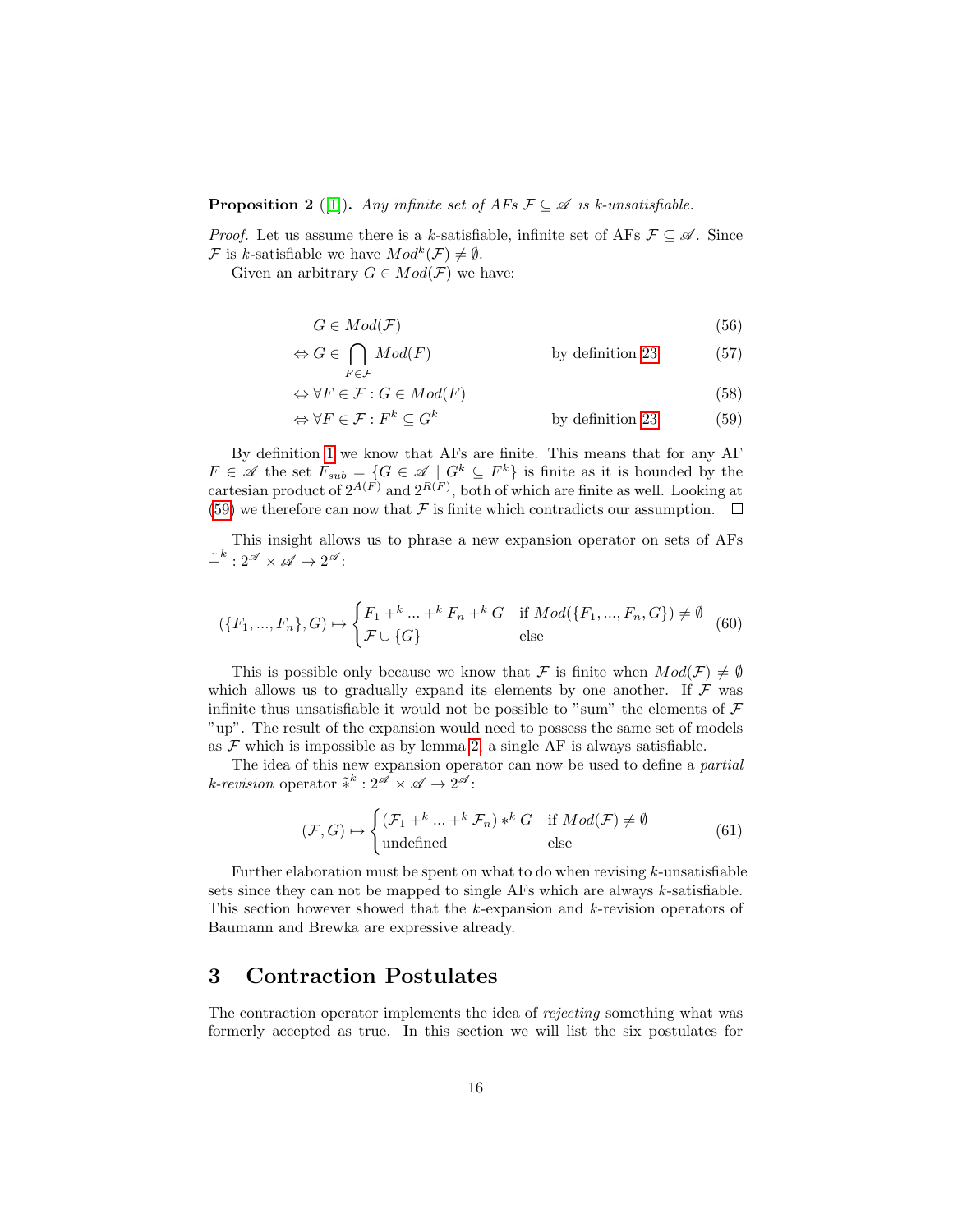propositional logic belief sets which have been phrased in the AGM-Theory to define contraction operators and which aimed at modeling the real world procedure of rejecting a belief. Then we will rephrase each one of them to make them applicable to Dung-logics. Before doing this, we will reflect on a characteristic of sets of propositional formulas closed under  $C_n$  which will allow us to adequately rephrase those postulates.

<span id="page-18-0"></span>**Lemma 3.** Given two sets of propositional formulas  $\Gamma, \Delta$  with  $\Gamma = Cn(\Gamma)$  and  $\Delta = Cn(\Delta)$  one has

$$
\Gamma \subseteq \Delta \Leftrightarrow \Delta \models \Gamma \tag{62}
$$

Proof.

$$
\Gamma \subseteq \Delta \Rightarrow \forall \phi \in \Gamma : \phi \in \Delta \tag{63}
$$

$$
\Rightarrow \forall \phi \in \Gamma : \Delta \models \phi \tag{64}
$$

$$
\Rightarrow \Delta \models \Gamma \tag{65}
$$

$$
\Delta \models \Gamma \Rightarrow \forall \phi \in \Gamma : \Delta \models \phi \tag{66}
$$
\n
$$
\Delta \models \Gamma \Rightarrow \forall \phi \in \Gamma : \Delta \models \phi \tag{67}
$$

$$
\Rightarrow \forall \phi \in \Gamma : \phi \in \Delta \qquad \text{by assumption } \Delta = Cn(\Delta) \qquad (67)
$$

$$
\Rightarrow \Gamma \subseteq \Delta \tag{68}
$$

 $\Box$ 

Given a belief set K, formulas  $\phi$  and  $\psi$  and an expansion operator +, there are six postulates:

| <b>K1</b> $K \div \phi$ is a belief set                                                 | (closure)     |
|-----------------------------------------------------------------------------------------|---------------|
| <b>K2</b> $K \div \phi \subseteq K$                                                     | (inclusion)   |
| <b>K3</b> $\phi \notin K \Rightarrow K \div \phi = K$                                   | (vacuity)     |
| $\mathbf{K4} \not\models \phi \Rightarrow \phi \not\in K \div \phi$                     | (success)     |
| <b>K5</b> $K \subseteq (K \div \phi) + \phi$                                            | (recovery)    |
| $\mathbf{K6} \models (\phi \leftrightarrow \psi) \Rightarrow K \div \phi = K \div \psi$ | (equivalence) |
|                                                                                         |               |

Given the AFs  $F, G, H \in \mathscr{A}$  we can rephrase the AGM contraction postulates for a kernel  $k$ .

Lemma [1](#page-10-0) shows us that in general for k-belief sets one does not have  $F \subseteq$  $K \Leftrightarrow K \models^k F$  or  $F = G \Leftrightarrow F \equiv^k G$  both of which hold for belief sets which you can see by lemma [3.](#page-18-0) This means we need to translate each postulate involving some relation  $\sim \in \{ \in, \subseteq, = \}$  to their equivalent logical relation in  $\{ \models, \equiv \}.$ 

The *closure* postulate demands nothing more than that the result is again a belief set. Hence we can rephrase it to:

K1  $F \div^k G$  is an AF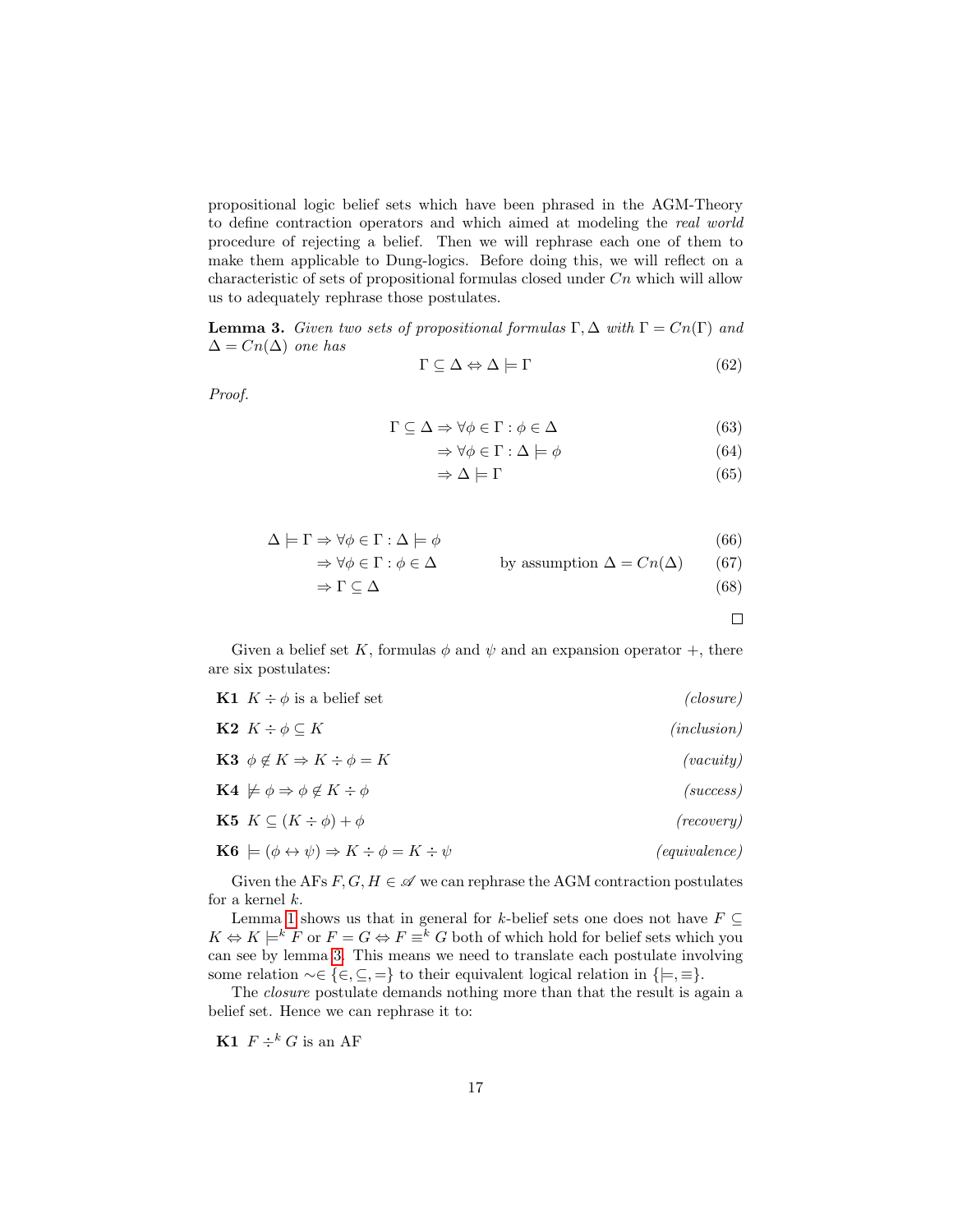The inclusion postulate demands of a contraction to never add information. Lemma [3](#page-18-0) allows us to rephrase this postulate to use the  $\models$  relation  $K \div \phi \subseteq$  $K \Leftrightarrow K \models K \div \phi$  which in turn allows us to apply this postulate to k-belief sets:

**K2**  $F \models^k F \div^k G$  which by lemma [1](#page-10-0) equals  $(F \div^k G)^k \subseteq F^k$ 

The *vacuity* postulate demands of a contraction to not change the belief set if the belief set to be contracted is not entailed by the original belief set.  $\phi \notin K \Rightarrow K \div \phi = K$  equals  $K \not\models \phi \Rightarrow K \div \phi \equiv K$  which can directly be adopted for k-belief sets:

**K3** 
$$
F \not\models^k G \Rightarrow F \div^k G \equiv^k F
$$

The success postulate demands of a contraction to actually remove the contracted element's information from the belief set, meaning that it should not be deducible from the resulting belief set. This is only restricted to be not applicable to the removal of a tautology since a tautology is always deducible. The equivalent in terms of logical relations to  $\not\models \phi \Rightarrow \phi \notin K \div \phi$  is  $\not\models \phi \Rightarrow K \div \phi \not\models \phi$ . Therefore the translation of this postulate to match k-belief sets is:

#### **K4**  $\not\models^k G \Rightarrow F \div^k G \not\models^k G$  which equals  $\not\models^k G \Rightarrow G^k \not\subseteq (F \div^k G)^k$

The recovery postulate demands that the belief set resulting from an expansion with a formerly contracted element must possess at least the information that was present before given element was contracted from the belief set. The intuition behind this postulate was to ensure minimal contraction. However, there were many people who pointed out this postulate was not ideal in this regard and furthermore was problematic in itself. In section [4](#page-20-0) you will see why this postulate is problematic for Dung-logics and  $k$ -belief sets and in section [7](#page-29-0) we will discuss this postulate and its issues more in detail.

For  $K \subseteq (K \div \phi) + \phi$  lemma [3](#page-18-0) directly applies, therefore we end up with  $(K \div \phi) + \phi \models K$  which translates to:

**K5** 
$$
(F \div^k G) + ^k G \models^k F
$$
 which equals  $F^k \subseteq ((F \div^k G) + ^k G)^k$ 

The equivalence postulate demands of a contraction to result in the same belief set if performed with equivalent elements. Under use of logical relations,  $\models (\phi \leftrightarrow \psi) \Rightarrow K \div \phi = K \div \psi$  translates to  $\phi \equiv \psi \Rightarrow K \div \phi = K \div \psi$ . Applied to k-belief sets one has:

### K6  $G \equiv^k H \Rightarrow F \div^k G \equiv^k F \div^k H$

Figure [9](#page-20-1) shows an illustration of two possible nearly optimal contractions. There is no optimal contraction in regards to the postulates  $K1-K6$  - these only know a successful contraction but it should be goal of any contraction operator implementation to do a minimal contraction in a certain sense, e. g. try to end up with a  $\subseteq$ -maximal AF. Two possible results of contracting F with G are illustrated by dashed lines,  $F'$  and  $F''$ , their respective space of models is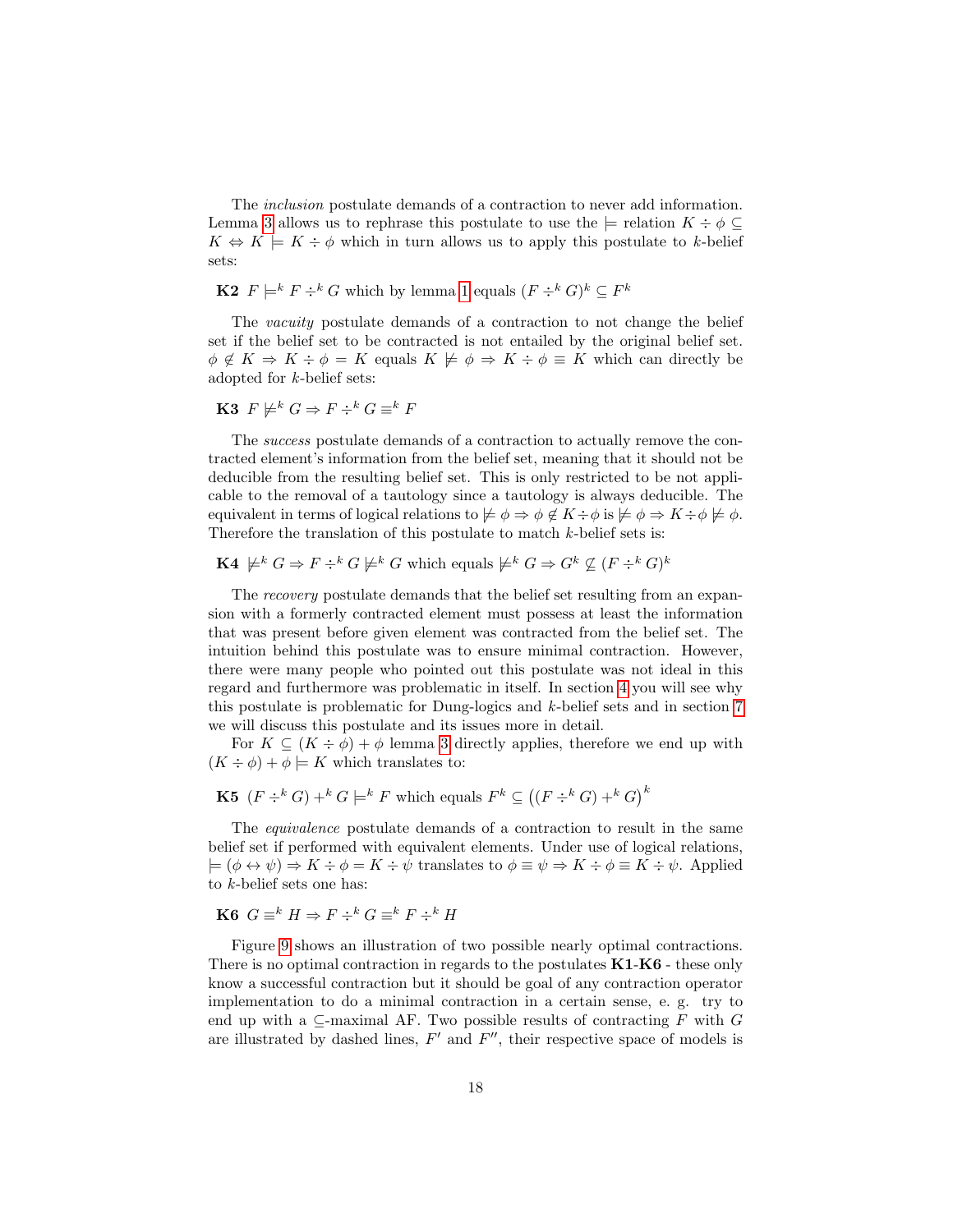<span id="page-20-1"></span>

Figure 9: Dung-logic contraction

marked by the patterned areas. It is possible to move  $F'$  and  $F''$  "up" or "down" along the outside of  $F$  but it is crucial for them to not include the models of  $G$ in their space of models since this would result in an unsuccessful contraction.  $F'$  and  $F''$  could also be shifted more to the inner of  $F$ . It would however not be possible to move them out of  $F$  since this would conflict with the inclusion postulate.

### <span id="page-20-0"></span>4 An Impossibility Theorem

We can show that there is no contraction operator on AFs for Dung-logics. The problem herein lies in the recovery postulate mainly. AFs have two layers of information, one of which is dependent on the other. Postulate  $K2$  demands of a contraction to never add information. This means we can only remove information of an AF when contracting. If we have to remove an argument that has attacks dependent on it which are not part of the contracted AF, we can not expand the contraction result with the contracted AF and restore all information as demanded by K5.

<span id="page-20-2"></span>**Theorem 4.** There is no operator  $\div^k$ :  $\mathscr{A} \times \mathscr{A} \to \mathscr{A}$  such that  $\div^k$  satisfies K1-K6.

*Proof.* Let us assume there is such a binary operator  $\div^k$  and consider the AFs  $F = (A, \{(a, a) \mid a \in A\})$  and  $G = (A, \emptyset)$  with  $A \neq \emptyset$ . Obviously  $F \models^k G$ .

If we wanted to successfully contract  $F$  with  $G$ , we would have to remove some elements in A or  $R(F)$  since  $\div^k$  satisfies **K2** and therefore one has  $(F \div^k)$  $(G)^k \subseteq F^k$ .

Since  $G \neq (\emptyset, \emptyset)$  and therefore  $\not\models^k G$  we also have  $G^k \not\subseteq (F \div^k G)^k \subseteq F^k$ because  $\div^k$  satisfies  $\not\models^k G \Rightarrow F \div^k G \not\models^k G$ , namely **K4**.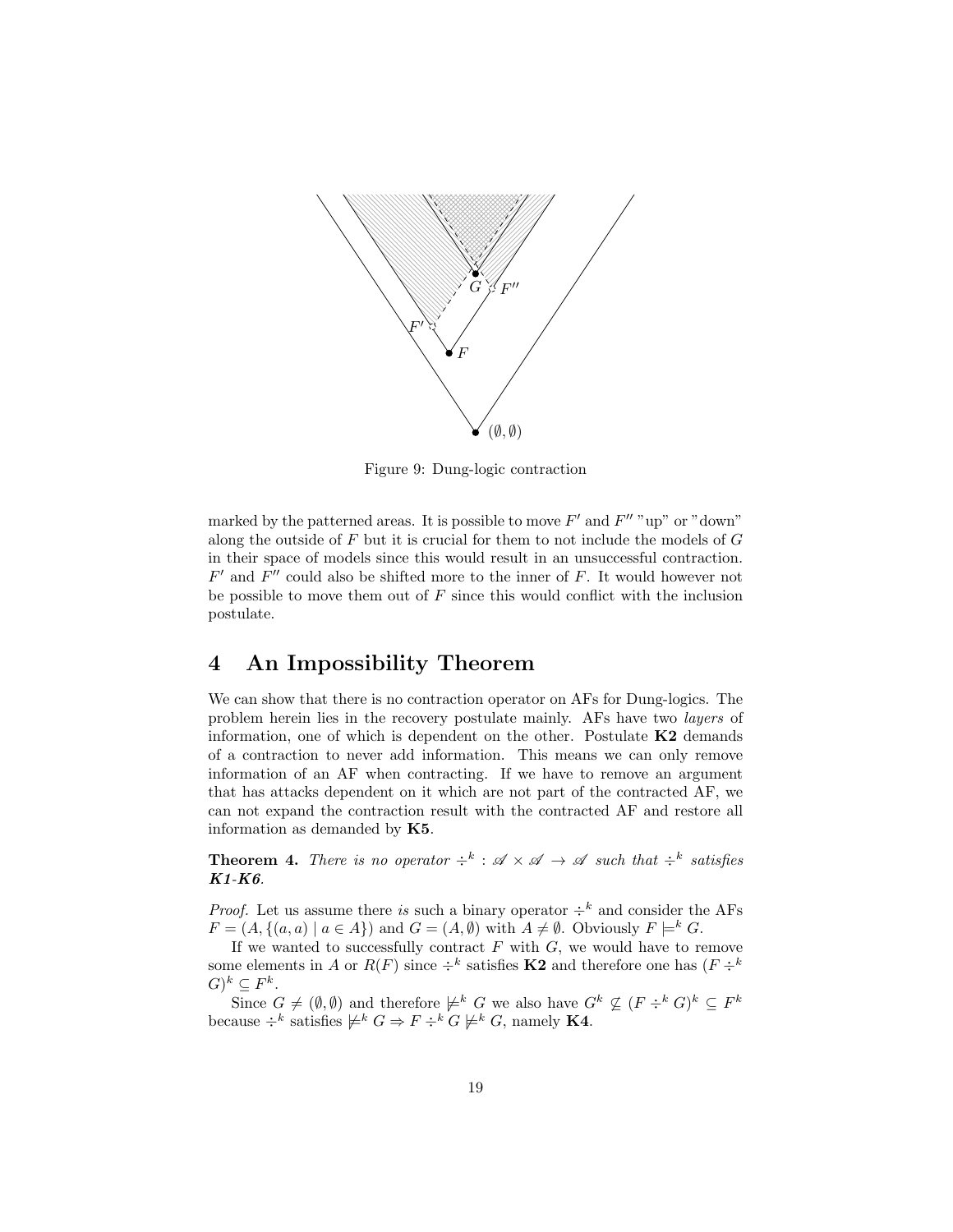Because  $R(G) = \emptyset$  and therefore for any  $H \in \mathscr{A}$ , we have  $R(G) \subseteq R(H)$ , our only chance of achieving K4 lies in removing some  $A' \subseteq A$  in F. Thus, a respective AF F' not entailing G can be identified by  $F' = (A \setminus A', R(F) \setminus \{(a, a) \mid$  $a \in A'\}$ ).

We have to remove attacks involving arguments of  $A'$  in  $F$  because  $F'$  needs to stay an AF, i. e. it must hold that  $R(F') \subseteq A(F') \times A(F')$ . Otherwise we would violate postulate **K1**.

Now lets observe what holds regarding  $K5$  using an expansion operator as defined in definition [32.](#page-15-1) Since  $\div^k$  satisfies **K5** we must end up with  $F' + ^k G \models^k$ F which equals  $F^k \subseteq (F' + k G)^k$ . Note that  $Mod(F') \cap Mod(G) \neq \emptyset$  since  $G \subseteq F'$  and that  $F'$  and  $G$  are both k-r-free.

$$
F' + ^k G \tag{69}
$$

$$
=F'^{k} \cup G^{k}
$$
 by definition 32 (70)  

$$
=F' \cup G
$$
 by assumption (71)

by assumption  $(71)$ 

$$
=(A \setminus A', R \setminus \{(a, a) \mid a \in A'\}) \cup G \tag{72}
$$

$$
= ((A \setminus A') \cup A, (R \setminus \{(a, a) \mid a \in A'\}) \cup \emptyset)
$$
\n
$$
(73)
$$

$$
=(A, R \setminus \{(a, a) \mid a \in A'\})
$$
\n<sup>(74)</sup>

$$
\mathcal{Q}(A,R) = F \tag{75}
$$

This contradicts our assumption that  $\div^k$  satisfies **K1**, **K2**, **K4** and **K5**, in particular K5.  $\Box$ 

To be precise, note that this proof shows that there can not be a contraction operator satisfying the postulates K1, K2, K4 and K5 which is a weaker proposition than our initial theorem [4.](#page-20-2) But this theorem still is a consequence of this weaker proposition and matches our essential point more accurately which is that there is no AGM-style contraction operator on Dung-logics.

### <span id="page-21-0"></span>5 Contraction Operators on Dung-logics

Although there is no contraction operator that satisfies  $K1-K6$  (as shown in [4\)](#page-20-0), we will now present two possible contraction operators each of which violates only one postulate.

#### <span id="page-21-1"></span>5.1 Naive Contraction

In this section we will define a *naive contraction* operator  $-\frac{k}{r}$ . Its name arises from the simple concept that underlies this operator. As indicated in the proof for theorem [4,](#page-20-2) for two AFs  $F, G \in \mathscr{A}$  it suffices to remove some set  $A' \subseteq A(G)$ from F when contracting G from F to accomplish success, provided  $F \models^k G$ . This leaves us with the problem to decide which elements to remove whilst ensuring that a contraction result can be determined deterministically. Without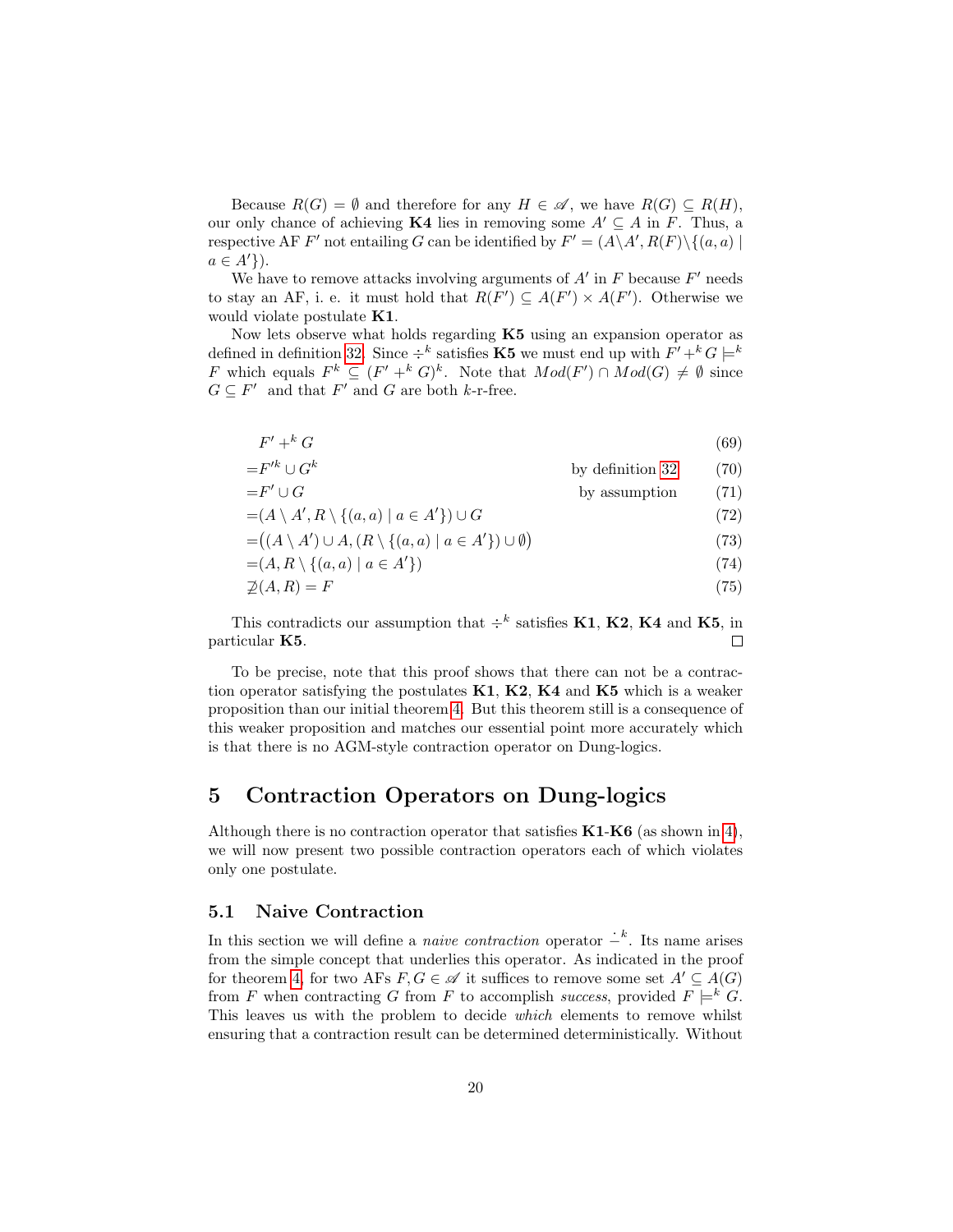a strict order on the set of all arguments  $U$  this seems to be unobtainable. The naive contraction operator avoids this problem by being naive, i.e. by removing every element of  $G$  from  $F$  when contracting  $F$  with  $G$ . We will define this operator via an assisting operator  $F - G$  that removes all arguments of G in F.

<span id="page-22-1"></span>**Definition 35.** We define an operator  $-$  :  $\mathscr{A} \times 2^{\mathcal{U}} \rightarrow \mathscr{A}$ :

$$
(F, A) \mapsto (A(F) \setminus A, R(F) \cap (A(F) \setminus A)^2)
$$
\n(76)

<span id="page-22-0"></span>**Definition 36.** We define the *naive-contraction operator*  $\cdot^{-k}$  :  $\mathscr{A} \times \mathscr{A} \to \mathscr{A}$  as:

$$
(F, G) \mapsto \begin{cases} F^k - A(G) & \text{if } F \models^k G \\ F^k & \text{else} \end{cases}
$$
(77)

<span id="page-22-2"></span>**Theorem 5.** The naive-contraction operator  $-\frac{k}{s}$  satisfies **K1-K4** and **K6** but does not satisfy  $K5$ .

In what follows we will give proof of  $\dot{P}^k$  satisfying every postulate but K5, i.e. *recovery*, and give a counter-example for  $K5$ .

$$
\mathbf{K1} \ \ F \div^k G \text{ is an AF} \tag{closure}
$$

**Proposition 3.** The naive-contraction operator  $\overline{\phantom{a}}^k$  satisfies **K1**.

*Proof.* Both  $F^k$  and  $F^k - A(G)$  are AFs, therefore  $F \dot{-}^k G$  is an AF.  $\Box$ 

**K2** 
$$
F \models^k F \div^k G
$$
 which equals  $(F \div^k G)^k \subseteq F^k$  (*inclusion*)

**Proposition 4.** The naive-contraction operator  $\dot{=}^k$  satisfies **K2**.

*Proof.* If  $F \not\models^k G$ , one has  $F - kG = F^k$  and therefore obviously  $F \models^k F \div^k G \equiv^k F^k$  $F^k.$ 

If however  $F \models^k G$ , with  $A' = A(F) \setminus A(G)$  we have:

$$
F - ^k G \tag{78}
$$

$$
=F^k - A(G)
$$
 by definition 36 (79)

$$
=(A', R(F)^k \cap A'^2) \qquad \text{by definition 35} \tag{80}
$$

$$
=(A', R(F)^k \setminus \bar{A'}^2) \tag{81}
$$

$$
\subseteq (A(F), R(F)^k) = F^k \tag{82}
$$

 $\Box$ 

**K3**  $F \not\models^k G \Rightarrow F - ^k G \equiv^k F$  (vacuity)

Proposition 5. The naive-contraction operator satisfies K3.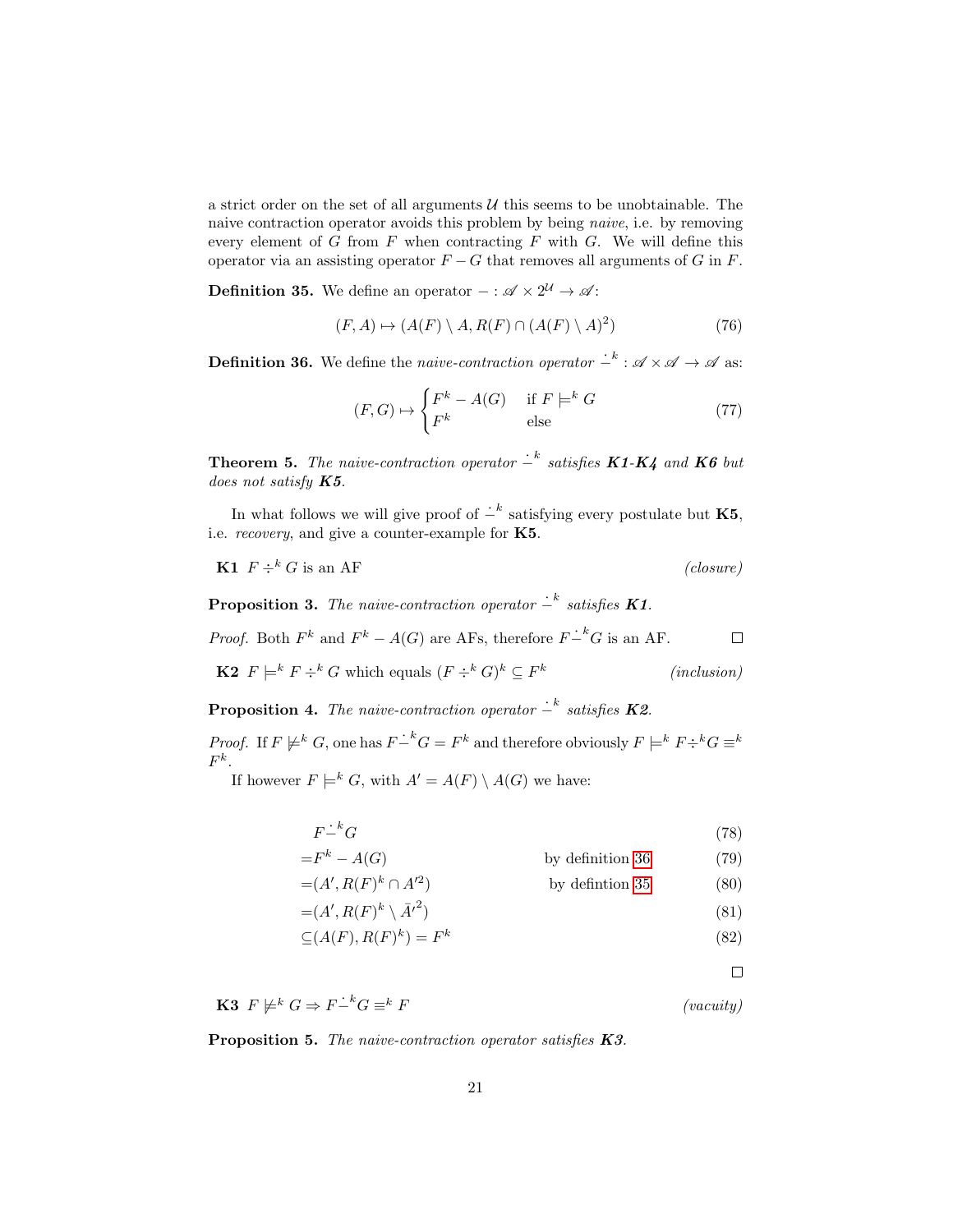*Proof.* Be definition [36](#page-22-0) we have  $F - {}^k G = F^k$  if  $F \not\models^k G$  and therefore  $F - {}^k G = {}^k$ F.

**K4**  $\not\models^k G \Rightarrow F \div^k G \not\models^k G$  which equals  $\not\models^k G \Rightarrow G^k \not\subseteq (F \div^k G)^k$  (success)

**Proposition 6.** The naive-contraction operator  $\overline{\phantom{a}}^k$  satisfies **K4**.

*Proof.* We assume  $F \models^k G$  and  $G \neq (\emptyset, \emptyset)$  because otherwise, there is nothing to show.

Since  $A(G) \neq \emptyset$  we know that  $A(G) \not\subseteq A(F) \setminus A(G)$  leading to  $G^k \not\subseteq$  $(F-^k G)^k \equiv F-^k G \not\models^k G.$  $\Box$ 

**K5** 
$$
(F \div^k G) + ^k G \models^k F
$$
 which equals  $F^k \subseteq ((F \div^k G) + ^k G)^k$  (recovery)

<span id="page-23-1"></span>Proposition 7. The naive-contraction operator does not satisfy K5.

Proof. A counter-example for **K5** can easily be given as we have effectively done this in section [4:](#page-20-0) Let  $F = (A, \{(a, a) \mid a \in A\})$ ,  $G = (A, \emptyset)$ . Note that F is k-r-free since kernelization never removes self-loops.

When contracting F with G one ends up with:  $F - K = (\emptyset, \emptyset)$ . But  $(\emptyset, \emptyset) + K$  $G = G$  and  $G \not\models^k F$  since  $G^k \not\subseteq F \subseteq F^k$ .  $\Box$ 

Example. In figure [10](#page-23-0) you can see an illustration for a counter example similar to the one used in proposition [7.](#page-23-1) There,  $F_{10.3}$  $F_{10.3}$  is the result of  $F_{10.1}$  contracted with  $F_{10.2}$  $F_{10.2}$ . As you can see, expanding  $F_{10.3}$  with  $F_{10.2}$  would lead to  $F_{10.4}$ meaning the recovery postulate can not be uphold.

<span id="page-23-0"></span>
$$
\begin{array}{|c|c|c|c|c|}\hline \begin{array}{c} & \begin{array}{c} \multicolumn{1}{c}{} & \multicolumn{1}{c}{} \\ \hline \multicolumn{1}{c}{} & \multicolumn{1}{c}{} \\ F_{10.1} & & F_{10.2} \end{array} & \begin{array}{c} \multicolumn{1}{c}{} & \multicolumn{1}{c}{} \\ \multicolumn{1}{c}{} & \multicolumn{1}{c}{} \\ F_{10.3} & & F_{10.4} \end{array} & \begin{array}{c} \multicolumn{1}{c}{} & \multicolumn{1}{c}{} \\ \multicolumn{1}{c}{} & \multicolumn{1}{c}{} \\ F_{10.4} & & F_{10.4} \end{array} & \begin{array}{c} \multicolumn{1}{c}{} \\ \multicolumn{1}{c}{} & \multicolumn{1}{c}{} \\ \multicolumn{1}{c}{} & \multicolumn{1}{c}{} \\ \multicolumn{1}{c}{} & \multicolumn{1}{c}{} \\ \multicolumn{1}{c}{} & \multicolumn{1}{c}{} \\ \multicolumn{1}{c}{} & \multicolumn{1}{c}{} \\ \multicolumn{1}{c}{} & \multicolumn{1}{c}{} \\ \hline \end{array} & \begin{array}{|c} \multicolumn{1}{c}{} & \multicolumn{1}{c}{} \\ \multicolumn{1}{c}{} & \multicolumn{1}{c}{} \\ \multicolumn{1}{c}{} & \multicolumn{1}{c}{} \\ \multicolumn{1}{c}{} & \multicolumn{1}{c}{} \\ \multicolumn{1}{c}{} & \multicolumn{1}{c}{} \\ \multicolumn{1}{c}{} & \multicolumn{1}{c}{} \\ \multicolumn{1}{c}{} & \multicolumn{1}{c}{} \\ \multicolumn{1}{c}{} & \multicolumn{1}{c}{} \\ \multicolumn{1}{c}{} & \multicolumn{1}{c}{} \\ \multicolumn{1}{c}{} & \multicolumn{1}{c}{} \\ \multicolumn{1}{c}{} & \multicolumn{1}{c}{} \\ \multicolumn{1}{c}{} & \multicolumn{1}{c}{} \\ \multicolumn{1}{c}{} & \multicolumn{1}{c}{} \\ \multicolumn{1}{c}{} & \multicolumn{1}{c}{} \\ \multicolumn{1}{c}{} & \multicolumn{1}{c}{} \\ \multicolumn{1}{c}{} & \multic
$$

Figure 10: Counter example illustrations

**K6**  $G \equiv^k H \Rightarrow F \div^k G \equiv^k F \div^k H$  (equivalence)

### **Proposition 8.** The naive-contraction operator  $\overline{\phantom{a}}^k$  satisfies **K6**.

*Proof.* For any AF  $H \in \mathcal{A}$  one has  $H \equiv^k G \Rightarrow A(H) = A(G)$  since kernelization only removes redundant *attacks* and no arguments. Given  $F \models^k G$  one has:

$$
F - ^k G \tag{83}
$$

$$
=F^k - A(G) \t\t by definition 36 \t(84)
$$

$$
=F^k - A(H)
$$
 by assumption (85)

$$
=F - ^k H
$$
 by definition 36 (86)

Given  $F \not\models^k G$  it applies that  $F \not\models^k H$  since  $H \equiv^k G$  leading to  $F - \overline{G} =$  $F^k = F^{\dot{-}k}H.$  $\Box$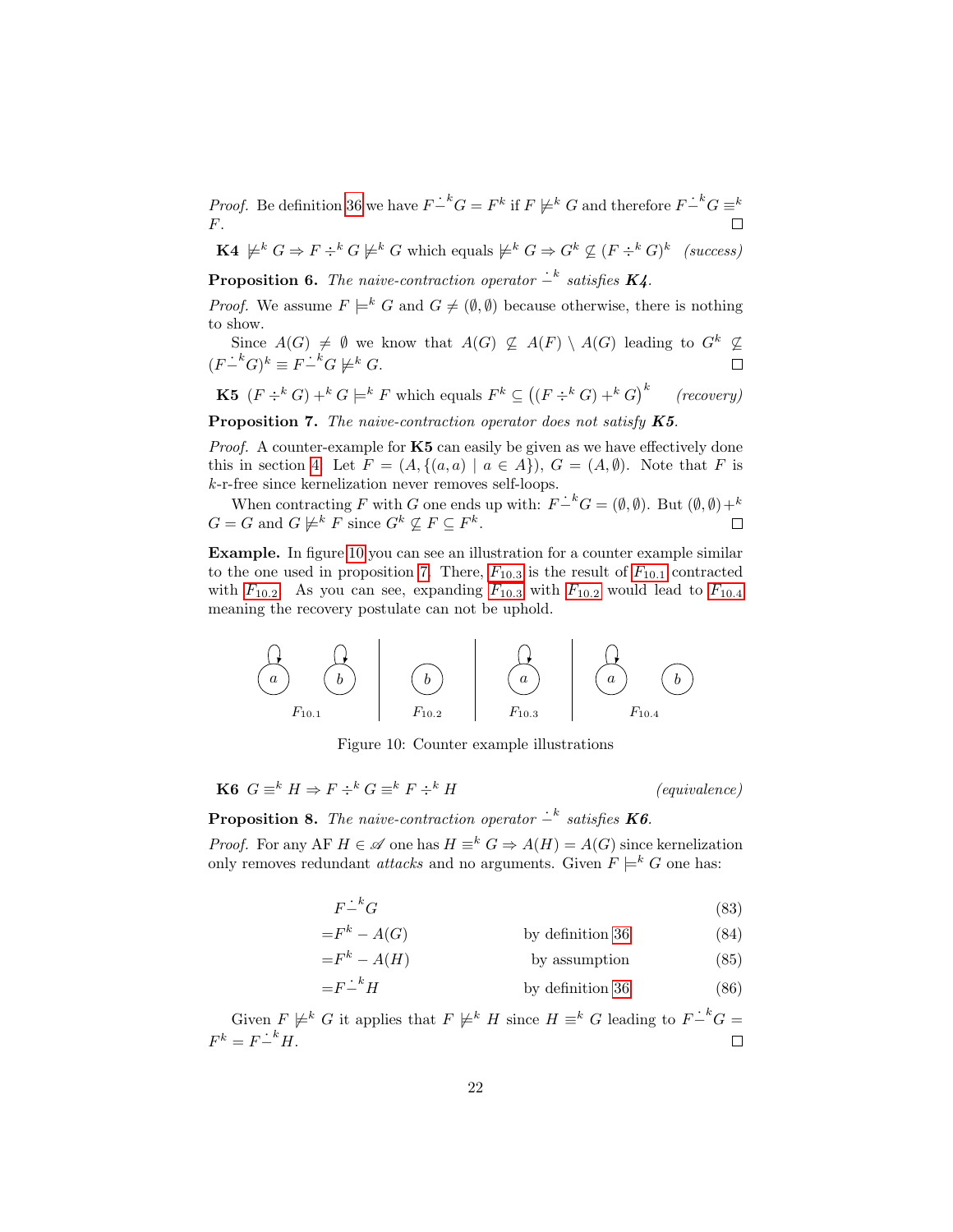#### <span id="page-24-0"></span>5.2 Missing Contraction

Building up on the idea of the counter-example for K5 given in section [5.1](#page-21-1) one might hit on the idea of not removing those arguments that hold information which is not present in the contracted AF. This should - at least on first glance preserve recovery. Although we have already shown that there is no contraction operator satisfying all postulates, we might also show why this idea is doomed to fail, as well.

Given AFs  $F, G \in \mathscr{A}$ . The idea of arguments that hold additional information is expressed in the definition of *missing-arguments* in  $G$  regarding  $F$ , i. e. they have some information missing in  $G$  that is present in  $F$ .

**Definition 37.** The set of *missing-arguments* in G in respects to F,  $\text{Mis}_F(G)$ is defined as:

$$
\text{Mis}_F(G) = \begin{cases} a \in A(G) \mid \exists a' \in A(F) : (a, a') \in R(F) \setminus R(G) \\ \vee (a', a) \in R(F) \setminus R(G) \end{cases} \tag{87}
$$

<span id="page-24-1"></span>

Figure 11: Missing-arguments example

Example. Let us look at an example for missing-arguments. In figure [11,](#page-24-1) one can see two A[F](#page-24-1)s. The missing-arguments of  $F_{11.2}$  in regards to  $F_{11.1}$  are given by  ${b, d}$ . b is a missing-argument, because  $F_{11.2}$  $F_{11.2}$  does not contain the attack  $(b, a)$ . Whereas d is a missing-argument, because  $F_{11.2}$  $F_{11.2}$  misses the self-loop  $(d, d)$ . The self-loop  $(c, c)$  which is part of  $F_{11.2}$  $F_{11.2}$  but not  $F_{11.1}$  has no influence on the set of missing-arguments because we only consider attacks missing in  $F_{11.2}$  $F_{11.2}$ .

Using this definition we define an operator that removes only those arguments of an AF in another AF that are involved in the same attacks in both AFs.

<span id="page-24-2"></span>**Definition 38.** The operator  $\setminus M_{is} : \mathscr{A} \times \mathscr{A} \to \mathcal{U}$  is defined as:

$$
(F, G) \mapsto (A(F) \setminus A(G)) \cup \text{Mis}_F(G) \tag{88}
$$

<span id="page-24-3"></span>**Definition 39.** The *missing-contraction* operator  $\hat{I}^k$  :  $\mathscr{A} \times \mathscr{A} \to \mathscr{A}$  is defined as:

$$
(F, G) \mapsto \begin{cases} (F^k \setminus M_{is} G^k, R(F)^k \cap (F^k \setminus M_{is} G^k)^2) & \text{if } F \models^k G \\ F^k & \text{else} \end{cases}
$$
(89)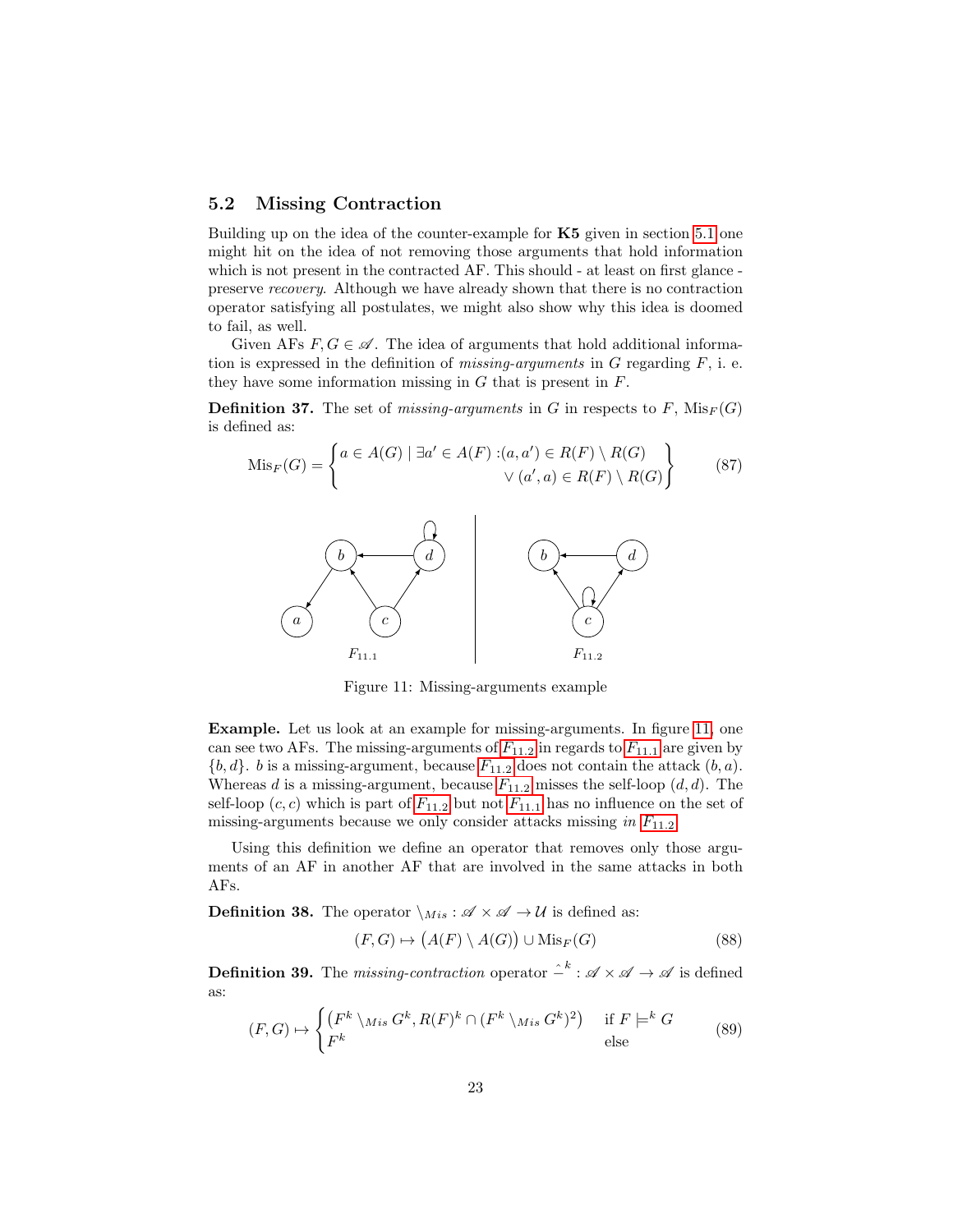<span id="page-25-1"></span>**Theorem 6.** The missing-contraction operator  $\hat{--}^k$  satisfies all postulates **K1**- $K3$  and  $K5-K6$  but does not satisfy  $K4$ .

Again, we will start our elaboration of the newly introduced missing-contraction operator  $\hat{I}^k$  by giving proof for the realization of all postulates but **K4**, namely success, for which a counter example will be given.

**K1**  $F \div^k G$  is an AF (closure)

 $\Box$ 

<span id="page-25-0"></span>**Proposition 9.** The missing-contraction operator  $\hat{P}^k$  satisfies **K1**.

*Proof.* If  $F \not\models^k G$ ,  $F \hat{f}^k G = F^k$  which is an AF.

If  $F \models^k G$  one has  $F \hat{=}^k G = (A, R(F)^k \cap (A \times A)), A = F^k \setminus M_{is} G^k$  which obviously is an AF because  $R(F)^k \cap (A \times A) \subseteq A \times A$ .

**K2** 
$$
F \models^k F \div^k G
$$
 which equals  $(F \div^k G)^k \subseteq F^k$  (*inclusion*)

**Proposition 10.** The missing-contraction operator  $\hat{P}^k$  satisfies **K2**.

*Proof.* If  $F \not\models^k G$  one has  $F \hat{=}^k G = F^k \subseteq F^k$  which obviously realizes **K2**.

To give proof ot the realization of **K2** when  $F \models^k G$ , let us first observe what holds for  $Mis_F(G) \sim A(F)$ ,  $\sim \in \{\subseteq, \supseteq\}$  in this case:

By definition [38](#page-24-2) one has  $Mis_F(G) \subseteq A(G)$  and  $A(G) \subseteq A(F)$  by assumption of  $F \models^k G$ , leading to:

$$
(A(F) \setminus A(G)) \cup \text{Mis}_F(G) \subseteq A(F) \cup A(G) \subseteq A(F)
$$
 (90)

From the proof of proposition [9](#page-25-0) we know that  $R(F-^k G) \subseteq R(F)^k$ . Since kernelization of  $F-^k G$  can only *remove* attacks in  $R(F-^k G)$  one has

$$
R(F\hat{C}^k G)^k \subseteq R(F\hat{C}^k G) \subseteq R(F)^k \tag{91}
$$

All this leads to

$$
(F \hat{I}^k G)^k \subseteq F \hat{I}^k G \subseteq F^k \tag{92}
$$

which implies the realization of **K2**.

$$
\mathbf{K3} \ \ F \not\models^k G \Rightarrow F \div^k G \equiv^k F \tag{vacuity}
$$

**Proposition 11.** The missing-contraction operator  $\hat{=}^k$  satisfies **K**3.

*Proof.* K3 is realized by definition since  $F \hat{=}^k G = F^k \equiv^k F$  if  $F \not\models^k G$ .  $\Box$  $\mathbf{K4} \not\models^k G \Rightarrow F \div^k G \not\models^k G \text{ which equals } \not\models^k G \Rightarrow G^k \not\subseteq (F \div^k G)^k \quad (success)$ **Proposition 12.** The missing-contraction operator  $\hat{P}^k$  does not satisfy **K4**.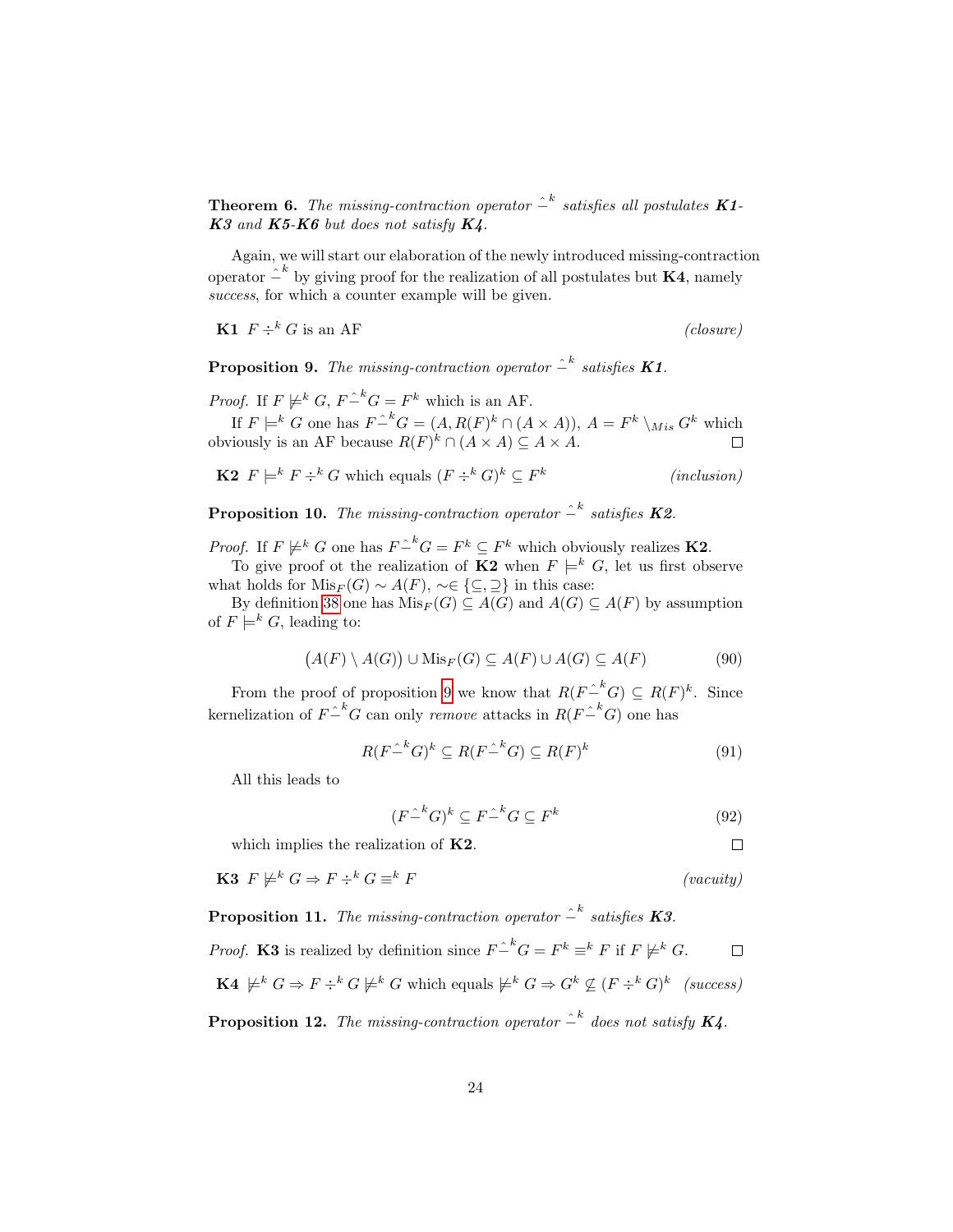*Proof.* A counter-example for **K4** is given by:  $F = (A, \{(a, a) | a \in A\})$ ,  $G =$  $(A, \emptyset)$ . Obivously  $F \models^k G$  and  $F = F^k$ ,  $G = G^k$ . Note that  $\text{Mis}_F(G) = A$ . Thus we end up with:

$$
F \hat{=}^k G \tag{93}
$$

$$
= (F^k \setminus Mis \ G^k, R(F)^k \cap (F^k \setminus Mis \ G^k)^2) \qquad \text{by definition 39} \tag{94}
$$

$$
= ((A \setminus A) \cup A, R(F)^{k} \cap ((A \setminus A) \cup A)^{2})
$$
\n(95)

$$
=(A, R(F)^k \cap A^2) \tag{96}
$$

$$
=(A, R(F)^{k})
$$
\n
$$
\models^{k} G
$$
\nby lemma 1

\n(97)

$$
kG \qquad \qquad \text{by lemma 1} \qquad (98)
$$

 $\Box$ 

**K5**  $(F \div^k G) +^k G \models^k F$  which equals  $F^k \subseteq ((F \div^k G) +^k G)^k$  (recovery)

**Proposition 13.** The missing-contraction operator  $\hat{=}^k$  satisfies **K5**.

*Proof.* Again, we will show the realization of  $K5$  with a proof by cases. First, let us assume  $F \not\models^k G$ , then one has  $(F-^k G) +^k G = F^k +^k G =$  $F^k \cup G^k \subseteq F^k$  which already shows that **K5** is realized in this case.

Now let us suppose  $F \models^k G$ . In order to proof **K5**'s realization we must show that  $A(F) \subseteq A((F \hat{-}^k G) + k G)$  and  $R(F) \subseteq R((F \hat{-}^k G) + k G)$ .

Note that by assumption,  $F \models^k F \hat{=}^k G$  and lemma [1](#page-10-0) we have  $G^k \subseteq F^k$  and  $(F-^k G)^k \subseteq F^k$ . This means that  $G^k \cup (F-^k G)^k$  is k-r-free as it is obviously bounded by  $F^k$ . This also means that

<span id="page-26-0"></span>
$$
Modk(G) \cup Modk(F \hat{ } ^{k}G) \neq \emptyset
$$
\n(99)

as Baumann and Brewka [\[1\]](#page-30-0) were able to show that  $Mod<sup>k</sup>(F) \cap Mod<sup>k</sup>(G) \neq$  $\emptyset \Leftrightarrow F^k \cup G^k$  is k-r-free.

This can be used to show that  $A(F) \subseteq A((F-^kG) + ^kG)$  holds:

$$
A\left(\left(F^{\hat{}}^k G\right) + ^k G\right) \tag{100}
$$

 $=A((F-^kG)^k\cup G^k)$ by  $(99)$  and definition [32](#page-15-1)  $(101)$ by definition  $2$  (102)

$$
=A(F^{-k}G) \cup A(G^k) \qquad \text{by definition 2} \qquad (102)
$$
  

$$
-(F^k) \qquad G^k) \cup A(G) \qquad \text{by definition 20 and 18} \qquad (102)
$$

$$
=(F^k \setminus M_{is} G^k) \cup A(G)
$$
 by definition 39 and 18 (103)

$$
= ((A(F) \setminus A(G)) \cup \text{Mis}_F(G)) \cup A(G)
$$
 by definition 38 (104)  

$$
\supseteq (A(F) \setminus A(G)) \cup A(G) = A(F)
$$
 (105)

$$
A(G) \cup A(G) = A(F) \tag{105}
$$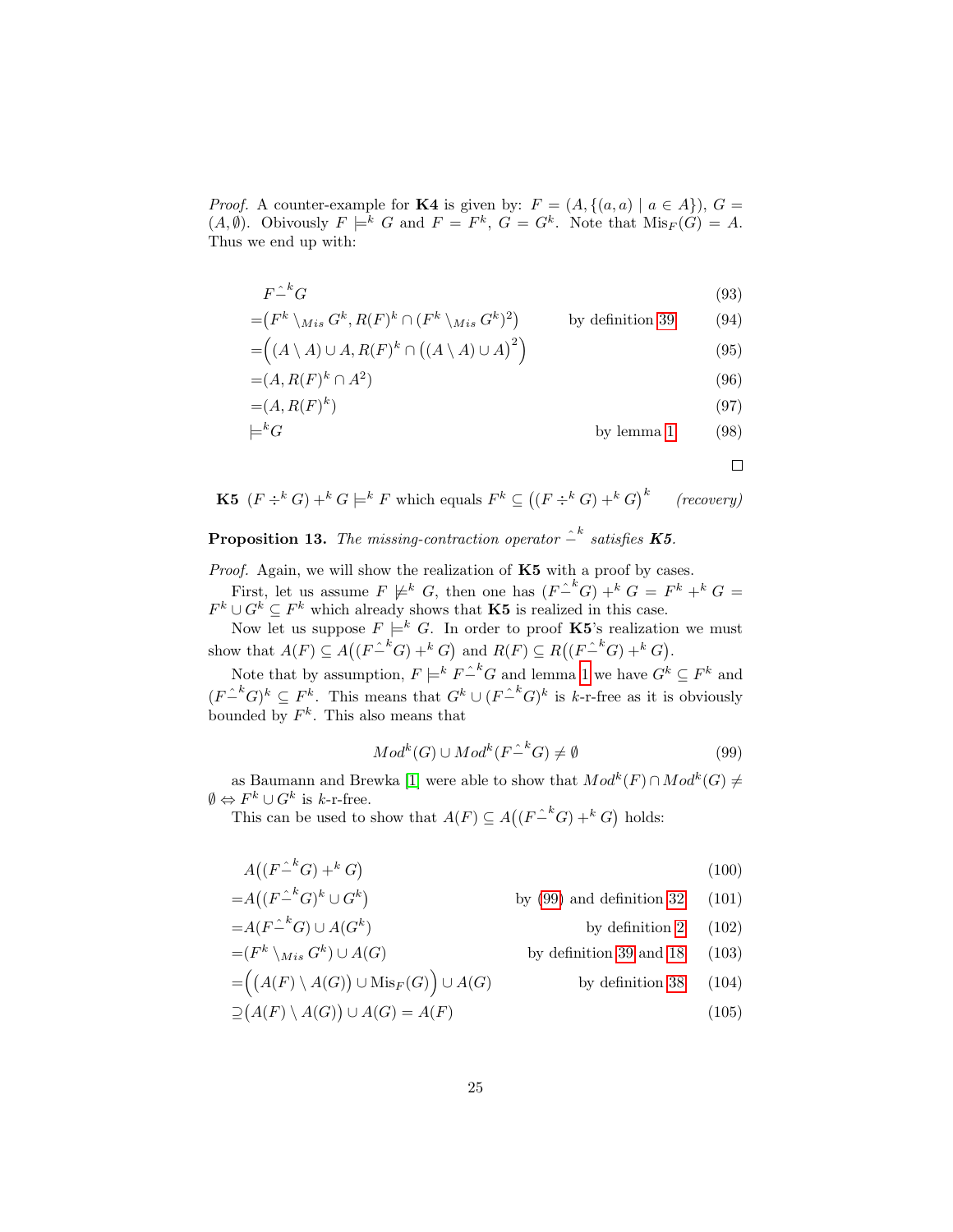Now we must show that  $R(F)^k \subseteq R((F \hat{-}^k G) + ^k G)$  where by [\(99\)](#page-26-0)  $R((F \hat{-}^k G) + ^k G)$  $G$  =  $R(F \hat{=}^k G)^k \cup R(G)^k$ . First of all, we have:

<span id="page-27-1"></span>
$$
R(F)^{k} \setminus R(F^{k} \hat{ }^{\ k} G^{k}) \subseteq R(G)^{k} \tag{106}
$$

This can be proven indirectly: Lets assume we have a  $(a, b) \in R(F)^k \setminus$  $R(F^k\hat{=}^k G^k)$  satisfying  $(a, b) \notin R(G)^k$ . One has

$$
R(F)^k \setminus R(F\hat{F}^k G) \tag{107}
$$

$$
=R(F)^{k} \setminus (R(F^{k}) \cap (F^{k} \setminus M_{is} G^{k})^{2}) \qquad \text{by definition 39} \qquad (108)
$$

$$
=R(F)^k \setminus (F^k \setminus Mis \ G^k)^2
$$
\n<sup>(109)</sup>

$$
=R(F)^{k} \setminus \left(\left(A(F^{k}) \setminus A(G^{k})\right) \cup \mathrm{Mis}_{F^{k}}(G^{k})\right)^{2} \qquad \text{by definition 38} \tag{110}
$$

Alongside [\(110\)](#page-27-0), we can conclude by our assumption that  $(a, b) \notin (A(F^k) \setminus$  $A(G^k)$   $\cup$  Mis<sub>F<sup>k</sub></sup> $(G^k)$ <sup>2</sup>. Hereby we have  $a, b \in A(G^k)$  as  $a, b \in A(F^k)$  and  $a, b \notin$ </sub>  $Mis_{F^k}(G^k)$ . This means  $(a, b) \in R(G)^k$  because otherwise  $a, b \in Mis_{F^k}(G^k)$ which contradicts our assumption, thus proving [\(106\)](#page-27-1).

Using  $(106)$  we can show the realization of  $\text{K5}:$ 

$$
R(F)^k \setminus R(F^k \hat{\mathcal{L}}^k G^k) \subseteq R(G)^k \tag{111}
$$

$$
\Leftrightarrow R(F)^{k} \setminus R(F^{k} \hat{-}^{k} G^{k}) \cup R(F^{k} \hat{-}^{k} G^{k}) \subseteq R(G)^{k} \cup R(F^{k} \hat{-}^{k} G^{k}) \tag{112}
$$

$$
\Leftrightarrow R(F)^k \subseteq R(G)^k \cup R(F^k \hat{=}^k G^k) \tag{113}
$$

<span id="page-27-0"></span> $\Box$ 

**K6**  $G \equiv^k H \Rightarrow F \div^k G \equiv^k F \div^k H$  (equivalence)

**Proposition 14.** The missing-contraction operator  $\hat{=}^k$  satisfies **K6**.

*Proof.* Let  $H \in \mathcal{A}$  such that  $H \equiv^k G$ , then one has  $H^k = G^k$ . Given  $F \not\models^k G$  one also has  $F \not\models^k H$  leading to  $F \hat{=}^k G = F^k = F \hat{=}^k H$ . Given  $F \models^k G$  one has:

$$
F \hat{--}^k G \tag{114}
$$

$$
= (F^k \setminus M_{is} G^k, R(F)^k \cap (F^k \setminus M_{is} G^k)^2) \qquad \text{by definition 39} \qquad (115)
$$

$$
= (F^k \setminus M_{is} H^k, R(F)^k \cap (F^k \setminus M_{is} H^k)^2) \qquad \text{by assumption} \qquad (116)
$$

$$
=F^{\hat{}}^{\hat{}}H
$$
 by definition 39 (117)

 $\Box$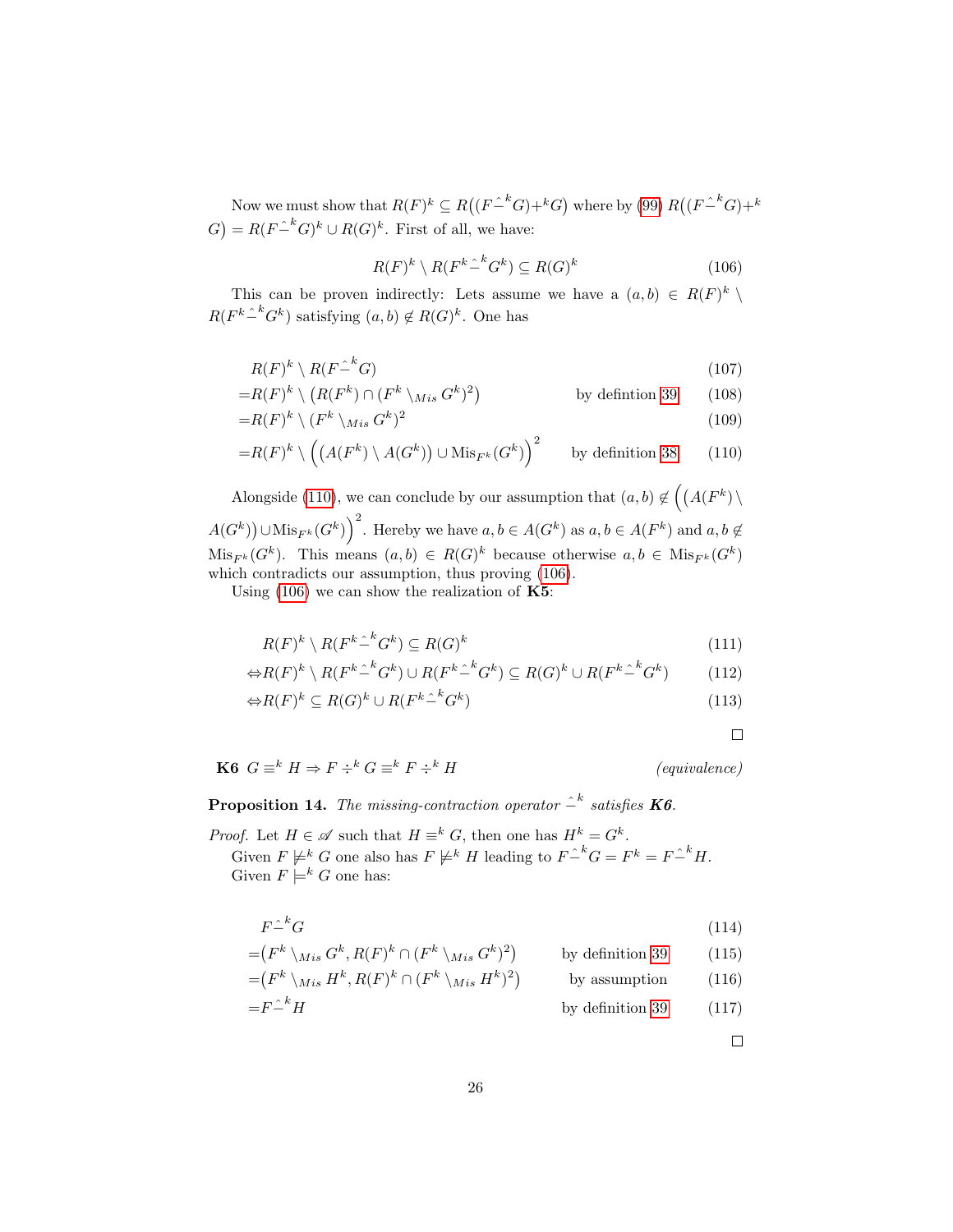### <span id="page-28-0"></span>6 Revision and Contraction

In this section we will examine the relation of revision and contraction on Dung logics. More precisely, we will consider the revision operator  $*^k$  and the naive contraction operator  $\dot{-}^k$ , as presented in [5.1,](#page-21-1) analyzing what holds for  $(F *^k)$  $G)$ <sup> $-k$ </sup> $G$  and  $(F-$ <sup>k</sup> $G)$   $*$ <sup>k</sup> $G$ .

We will examine the result of  $(F *^k G) - ^k G$  first. By definition [33](#page-15-2) and [34](#page-16-2) we know that there is some  $I = F *^k G$  such that there is some  $H \subseteq F^k$  such that  $I = G^k \cup H$ . Therefore we can write:

$$
(F *^k G)^{\dot{}}^k G = (G^k \cup I)^{\dot{}}^k G \tag{118}
$$

We know that, since I is  $\subseteq$ -maximal, H must be  $\subseteq$ -maximal, as well. Therefore we know that  $(F(A) \setminus F(G), \emptyset) \subseteq H$  because adding arguments to H will never contribute to not-k-r-freeness. Since  $F *^k G \models^k G$  we have by lemma [1](#page-10-0)  $(F *^k G) - ^k G \subseteq F - ^k G$ . This leads to

$$
(F(A) \setminus F(G), \emptyset) \subseteq (F *^k G)^{\perp k} G \subseteq F^{\perp k} G \tag{119}
$$

This result can be extended if the relation of  $F \sim G$ , ~∈ { $\models^k, \nvDash^k$ } is given. Assumed  $F \models^k G$  one has  $F *^k G = F^k$  because  $H = F^k$  leads to a  $\subseteq$ -maximal  $I = G^k \cup F^k$ . This leads to

$$
(A(F) \setminus A(G), \emptyset) \subseteq (F *^{k} G)^{\perp k} G = F^{k} \perp^{k} G \tag{120}
$$

Assumed  $F \not\models^k G$  no specific upper bound can be given which leads to

$$
(A(F) \setminus A(G), \emptyset) \subseteq (F *^{k} G)^{\perp k} G \tag{121}
$$

Now lets have a closer look at  $(F-^k G) *^k G$ . Assumed  $F \not\models^k G$ , one has  $F-^kG = F^k$  leading to  $(F-^kG) *^kG = F^k *^kG = F*^kG$ . Given  $F \models^k G$ , a more fine grained examination is needed. By definition [\(36\)](#page-22-0) we have:

<span id="page-28-1"></span>
$$
(F - ^k G) * ^k G = \left(A(F) \setminus A(G), R(F) \cap (A(F) \setminus A(G))^2\right) * ^k G \tag{122}
$$

We know that  $F^k$  is k-r-free and since  $F \models^k G, G^k \subseteq F^k$ . Therefore  $F *^k G = F^k$ . This also means that  $\forall F' \subseteq F^k : F' *^k G = F' \cup G^k$ . Alongside with [\(122\)](#page-28-1) we have:

$$
(F - ^k G) * ^k G \tag{123}
$$

$$
= (A(F) \setminus A(G), R(F) \cap (A(F) \setminus A(G))^2) \cup G^k
$$
\n(124)

$$
= \left( \left( A(F) \setminus A(G) \right) \cup A(G), R(F) \cap \left( A(F) \setminus A(G) \right)^2 \cup R(G)^k \right) \tag{125}
$$

$$
= (A(F), R(F) \cap (A(F) \setminus A(G))^2 \cup R(G)^k)
$$
\n(126)

$$
=(F\dot{F}^k G) + ^k G \tag{127}
$$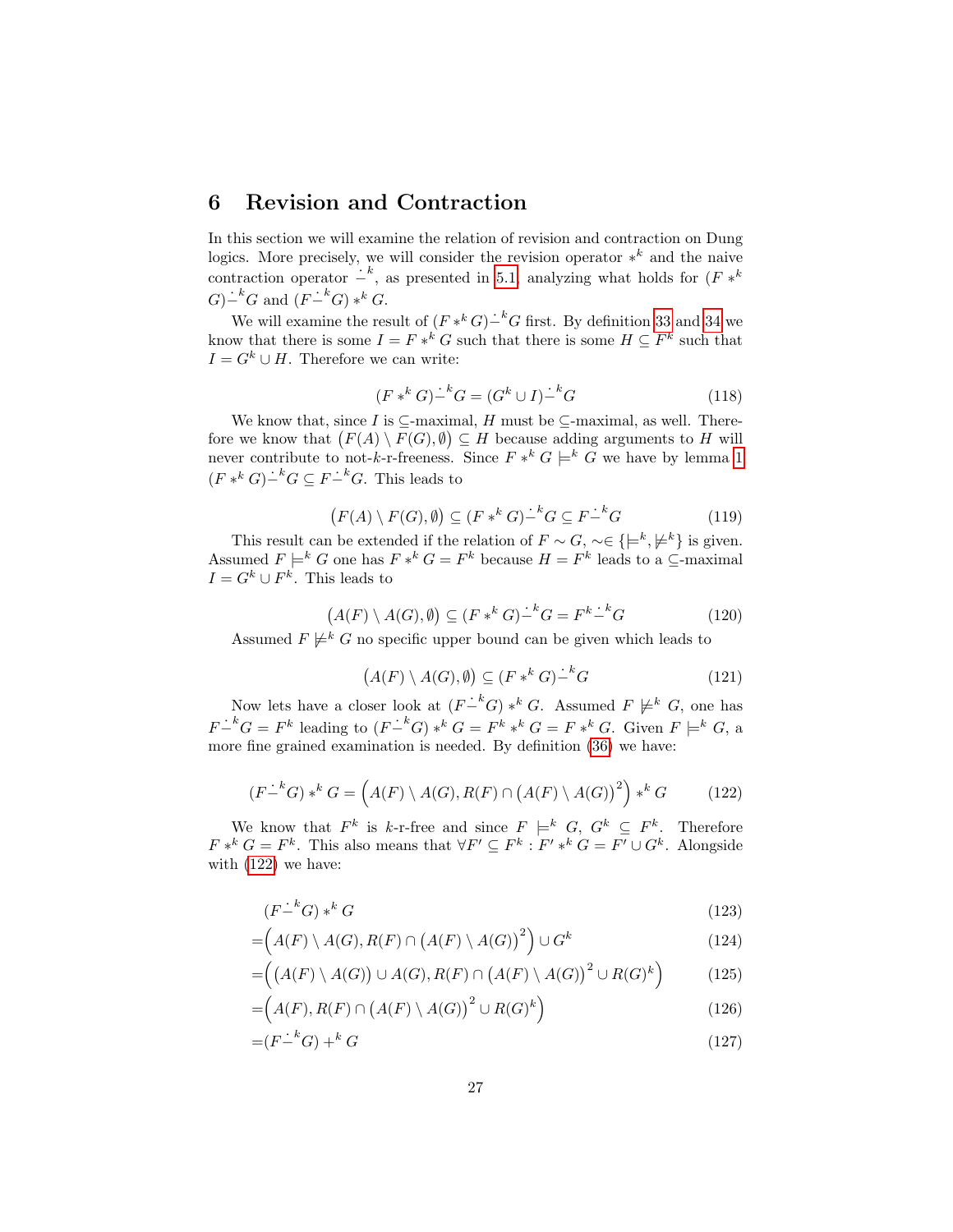### <span id="page-29-0"></span>7 Conclusion

#### <span id="page-29-1"></span>7.1 Results

Before we come to the actual conclusion of this thesis, let us quickly recap what we were able to achieve. We phrased three main theorems whereas at first, theorem [4](#page-20-2) showed that there is no contraction operator on Dung-logics satisfying postulates K1-K6. We then introduced two attempts on an contraction operator for which the naive-contraction operator  $\dot{I}^k$  - as theorem [5](#page-22-2) showed - violated only postulate  $K5$ , namely *recovery*, whilst the missing-contraction contraction operator  $\hat{\textit{--}}^k$  violated only postulate K4 which is the *success* postulate. This was shown by theorem [6.](#page-25-1)

We admit that the missing-contraction operator is not useful on its own. But it emphasizes the problem of contraction of Dung-logics being the two layers of information which make it impossible to successfully contract whilst ensuring recovery. The missing-contraction operator was an successful attempt to preserve recovery but was still unsuccessful. This operator however could be utilized in conjunction with the naive-contraction operator to create a new contraction operator with minimal AFs for which it will fail to recover.

#### <span id="page-29-2"></span>7.2 The Rescue of Recovery

How can we proceed to implement an contraction operator on Dung-Logics? One could approach the problem of recovery in two ways: we could make modifications to the postulates or modifications to the logic. In what follows, we will reflect both of those options.

Let us start with an overview over possible changes to the postulates. The recovery postulate was introduced to ensure minimal change on contracted AFs. This however, as Hansson pointed out, might be a requirement that is too strong and therefore has unwanted side-effects. He was able to show in [\[6,](#page-31-4) p. 101 that contracting a belief set  $K$  with a formerly expanded proposition  $\phi$  resulted in a belief set which was  $\subseteq$ -greater than the original belief set as it still contained certain so-called "disjunctive residues" enabling recovery for future expansions. It therefore is not possible to "empty" a belief set up to tautologies via contractions as for every contraction those disjunctive residues would still be part of the resulting belief set. In [\[7,](#page-31-5) p. 259] Hansson also gave a good example for a borderline case of a contraction operator ensuring recovery and reaching a questionable result. Suppose the belief set  $K = Cn(\lbrace \phi, \psi \rbrace)$ with  $\phi =$  "George is a criminal" and  $\psi =$  "George is a murderer". Let us now assume we come to know that George is not a criminal at all. This would lead us to contract K with  $\phi$  which in turn would remove  $\psi$  as  $\models \psi \Rightarrow \phi$ . But  $\phi \Rightarrow \psi$ would still be part of the resulting belief set as only this can ensure recovery. If we now were to expand our belief set with  $\chi =$  "George is a shoplifter",  $\phi$ would be part of our belief set again since  $\models \chi \Rightarrow \phi$ . But this would lead to  $\psi$ coming into our belief set again. After having contracted K with  $\phi$ , we could not assume that George is a shoplifter without assuming him to be a murderer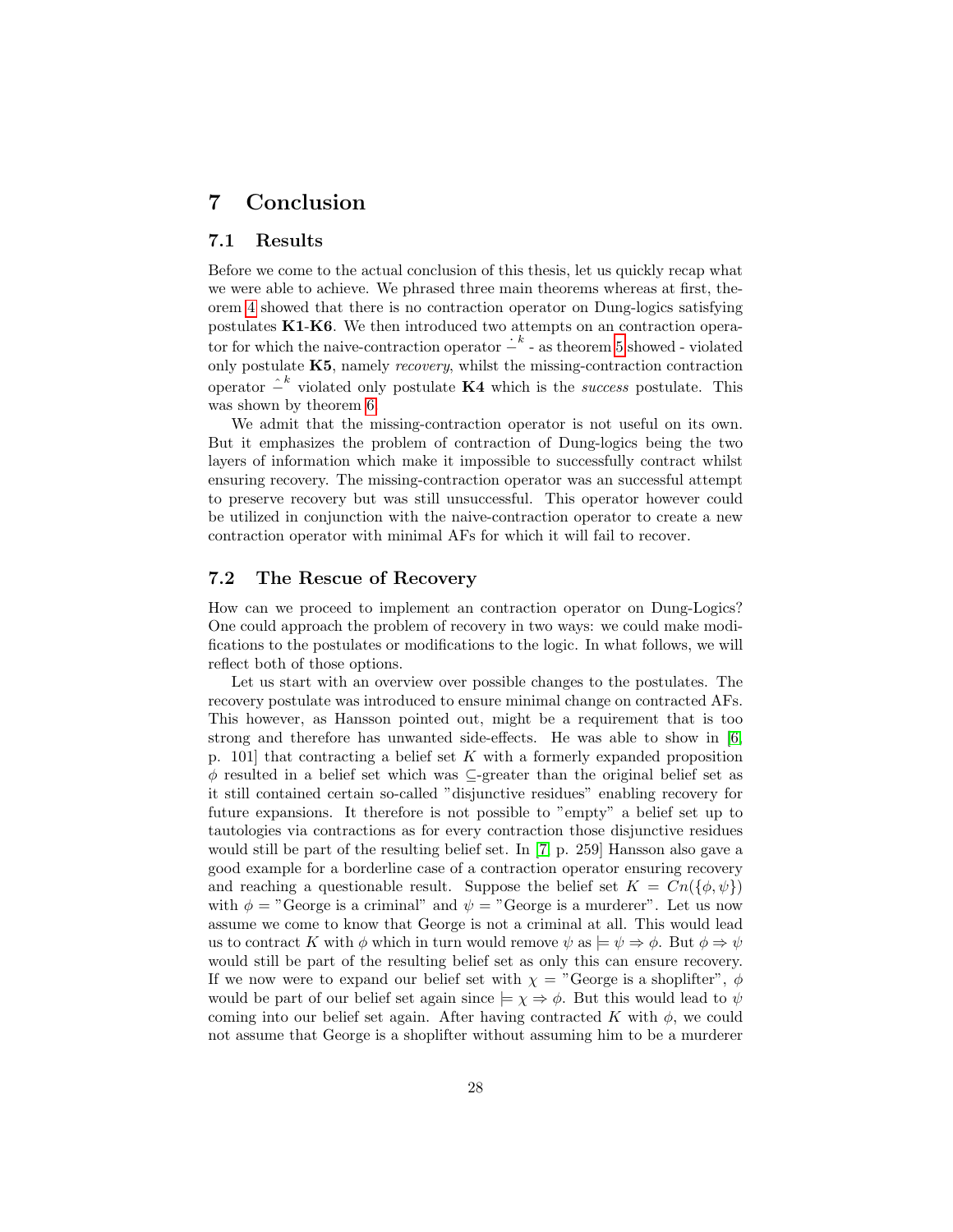as well. These examples speak for why the recovery postulate is problematic in and of itself and might be dropped as a requirement for contraction operators.

There are however reasons specifically applicable to Dung-logics which speak for why the recovery postulate might be not ideal to be imposed on contraction operators. As we have already mentioned, the recovery postulate was introduced with the requirement of *minimal change* in mind. In the case of Dung-logics this goal of minimal change is not achieved. The missing-contraction operator whilst ensuring recovery does not proceed minimal at all. In fact, for  $F \div G$ some selection function on the elements of G would be more adequate to ensure a minimal contraction since it is only needed to remove one element of G in  $F$  in order to contract successfully. One might rather phrase a new postulate replacing the recovery postulate to ensure truly minimal contractions on AFs.

But when demanding, the recovery postulate should not be omitted or changed, one could alter the logic operated upon when working with AFs. We will briefly present the idea behind this logic. Since the problem with recovery were the two layers of information present in an AF, one could change the logic on AFs such that it only considers one layer of information which hopefully should allow for recovery and success at the same time. This could be done by limiting the logic to the attacks of an AF. Thereby, the arguments of an AF would be induced by the sets of attacks and syntactical elements of a logic succeeding this idea would be attacks. The downside of such a logic would be that isolated arguments, i. e. arguments with no attacks, could not be covered. At first glance this seems unproblematic since AFs are used to model *conflicting* pieces of knowledge, i. e. non-conflicting arguments are not of primary interest. However, in praxis isolated arguments are of interest because for systems like intelligent agents it is often needed to represent a complete system of knowledge which includes non-conflicting pieces of information as well as conflicting ones.

We can conclude this thesis with a summary of three points that have been opened up by us and which would further enhance the field of Dung-Logics in combination with abstract argumentation:

- 1. Can AGM-style operators be expanded to true belief sets of AFs?
- 2. Can a new postulate replacing recovery be phrased which requires minimal change on AFs when contracting?
- 3. Can recovery be ensured when contracting AFs for a different logic only considering attacks?

### References

<span id="page-30-0"></span>[1] R. Baumann, G. Brewka, "AGM Meets Abstract Argumentation: Expansion and Revision for Dung Frameworks," in Proceedings of the Twenty-Fourth International Joint Conference on Artificial Intelligence, Buenos Aires, 2015, pp. 2734-2740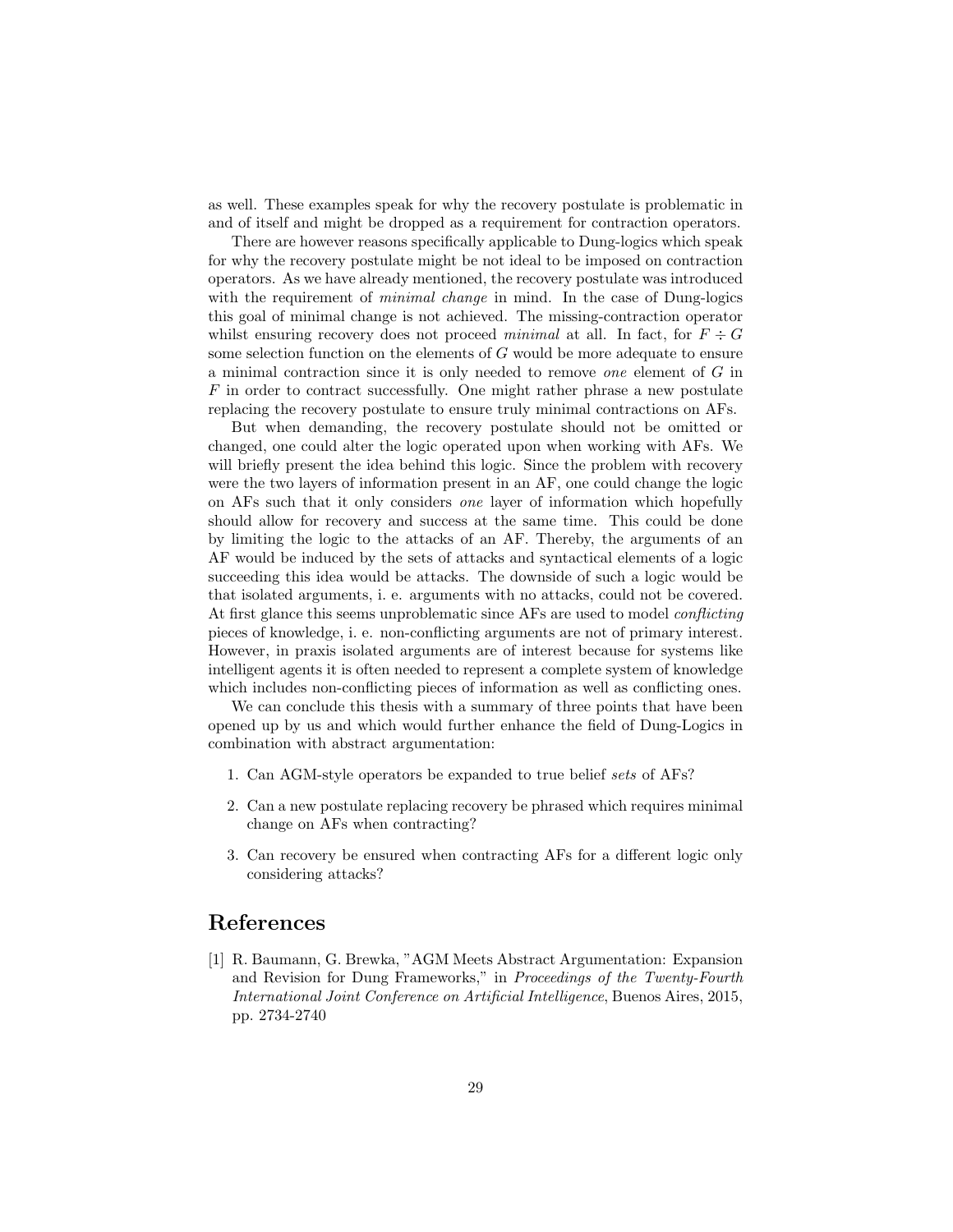- <span id="page-31-0"></span>[2] C. E. Alchourrón, P. Gärdenfors, D. Makinson, "On the Logic of Theory Change: Partial Meet Contraction and Revision Functions," J. Symb. Logic, vol. 50, no. 2, pp. 510-530, June, 1985.
- <span id="page-31-1"></span>[3] P. H. Dung, "On the Acceptability of Arguments and its Fundamental Role in Nonmonotonic Reasoning, Logic Programming and n-Person Games," Artificial Intelligence, vol. 77, pp. 321-357, Sept., 1995.
- <span id="page-31-2"></span>[4] R. Baumann, S. Woltran, "The role of self-attacking arguments in characterizations of equivalence notions," in J. Log. Comput., vol. 26, pp. 1293-1313, Aug., 2016.
- <span id="page-31-3"></span>[5] E. Oikarinen, S. Woltran, "Characterizing strong equivalence for argumentation frameworks," in Artificial Intelligence, vol. 175, pp. 1985-2009, Sept., 2011.
- <span id="page-31-4"></span>[6] S. O. Hansson, "A Dyadic Representation of Belief," in Belief Revision, P. Gärdenfors (Ed.), Cambridge, England: CUP, 1992, pp. 89-121.
- <span id="page-31-5"></span>[7] S. O. Hansson, "Changes of Disjunctively Closed Bases," JoLLI, vol. 2, pp. 255-284, 1993.